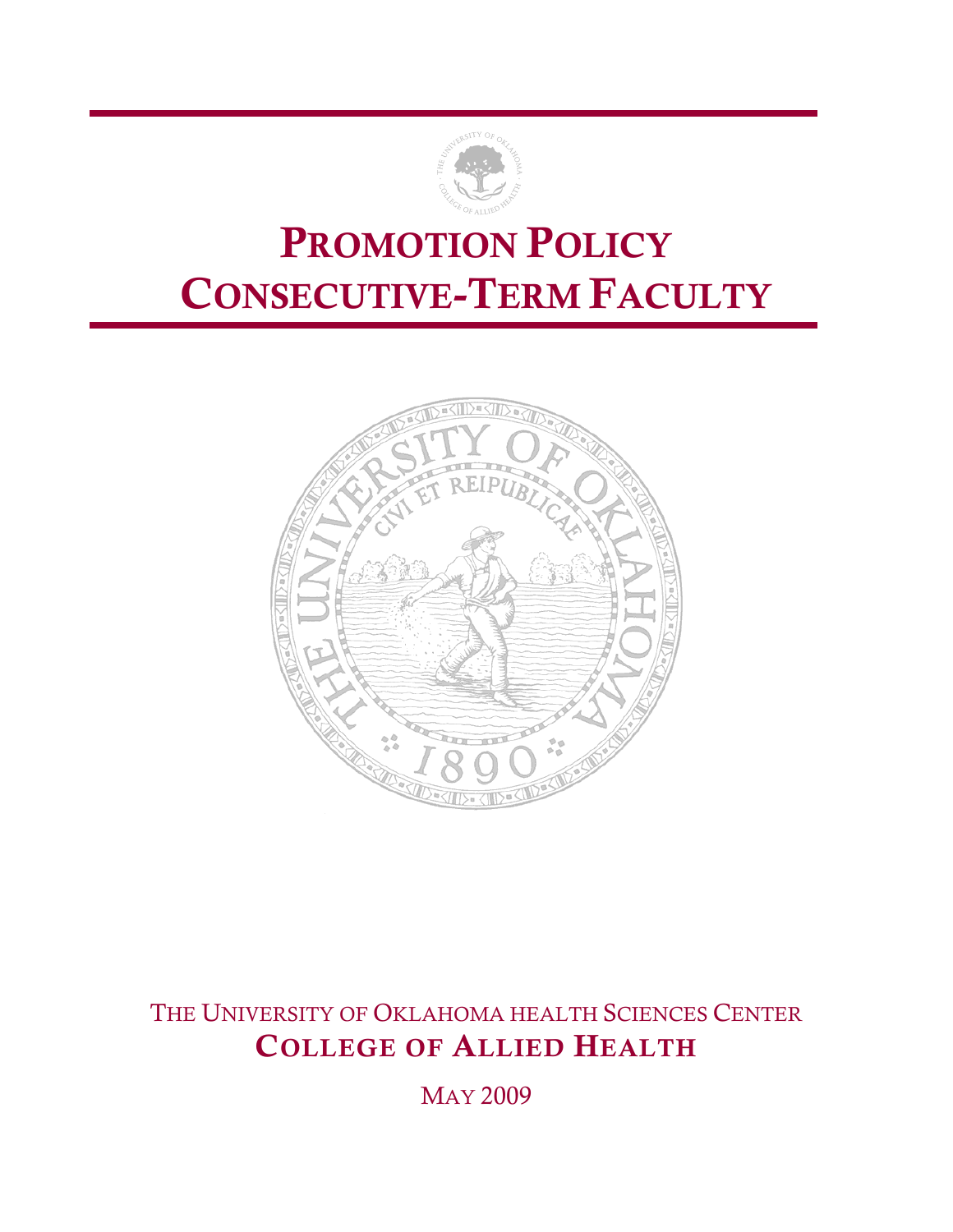

# *COLLEGE OF ALLIED HEALTH PROMOTION POLICY CONSECUTIVE-TERM FACULTY*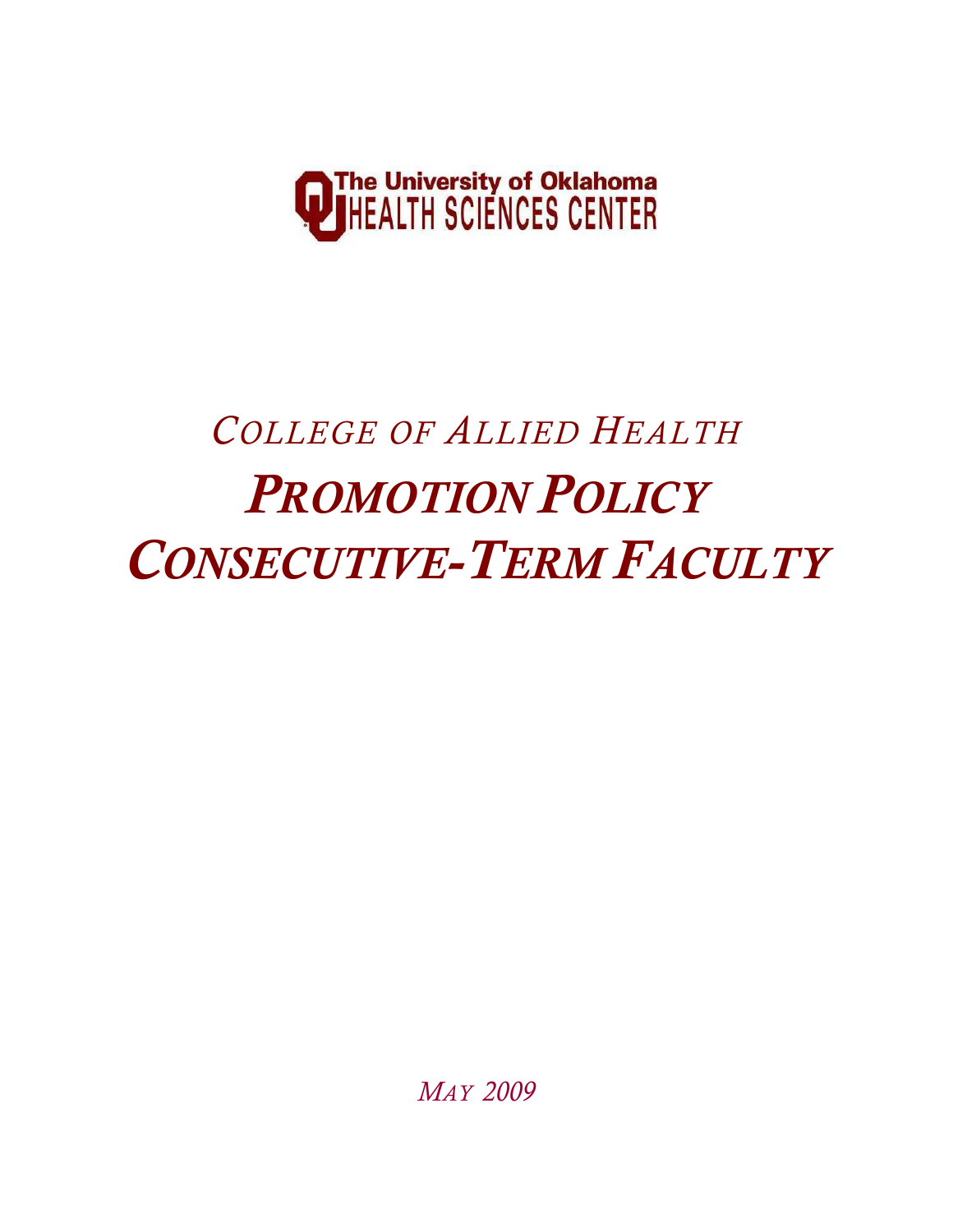### **TABLE OF CONTENTS**

| ι.  | Introduction |                              |   |
|-----|--------------|------------------------------|---|
| ΙΙ. |              | Areas of Faculty Activity    |   |
|     | А.           | Teaching                     |   |
|     | В.           | <b>Scholarly Achievement</b> |   |
|     |              | Service                      | 5 |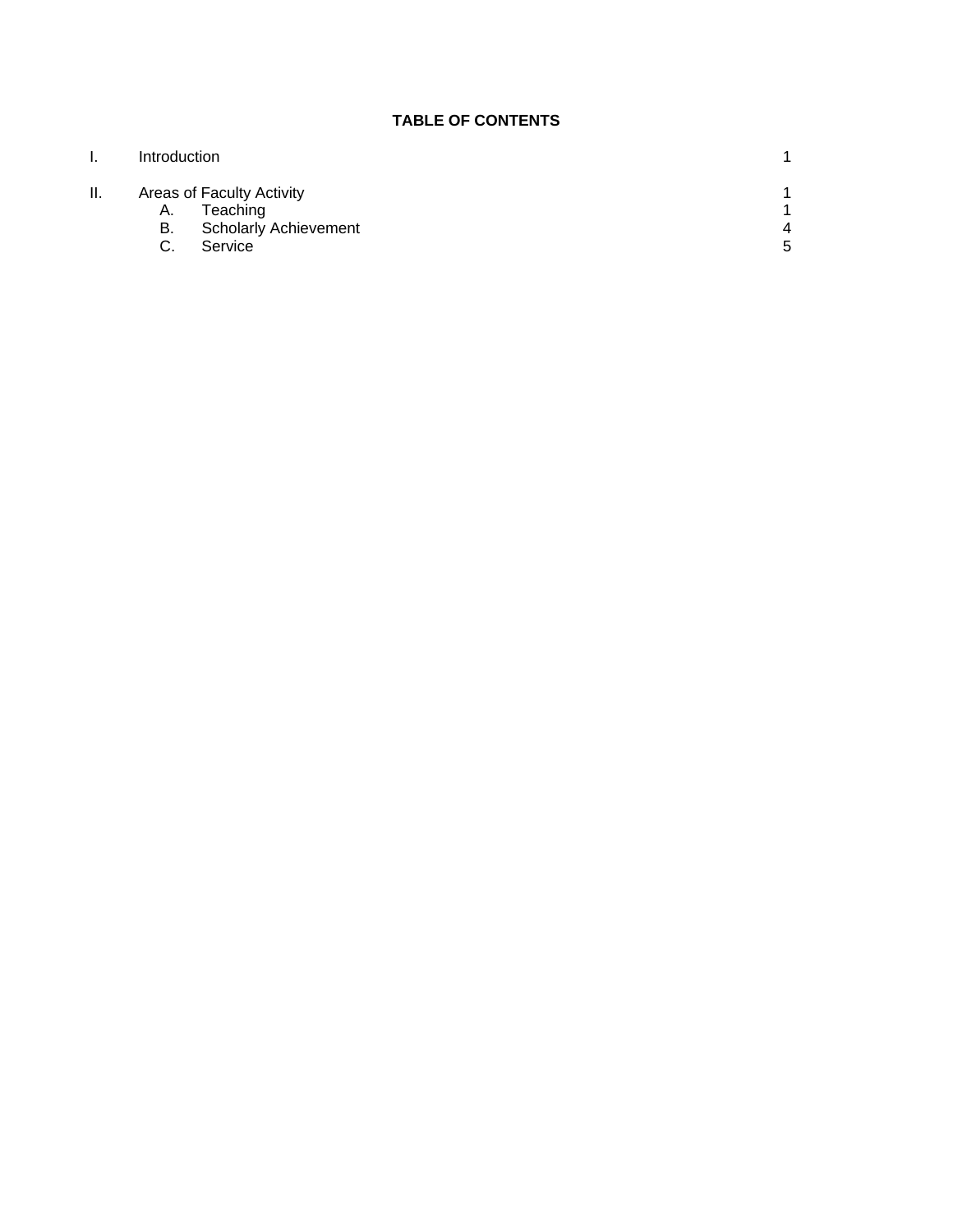### **PROMOTION POLICY CONSECUTIVE-TERM FACULTY - COLLEGE OF ALLIED HEALTH -**

### I. INTRODUCTION

The University of Oklahoma exists for learning and scholarship of a breadth and depth that result in excellence in all of the University's major functions: teaching, research, and service. The College of Allied Health has an obligation to contribute to each of the three functions of the University. Faculty members play a central role in realization of these functions and fulfill the obligations of the College by contributing their unique expertise and competence. The professional activities and expectations of the faculty are defined in the current University of Oklahoma Health Sciences Center (OUHSC) Faculty Handbook.

Consistent with the OUHSC Faculty Handbook, these guidelines are intended for evaluation of performance of College of Allied Health consecutive-term faculty who are to be considered for promotion in rank. The candidate's performance should be measured against institutional criteria outlined in the Faculty Handbook, in addition to College and departmental criteria. Each academic year, the process for promotion originates according to procedures defined in writing by the Senior Vice President and Provost.

Specific responsibilities of each faculty member may vary; however, all evaluation for promotion shall address the manner in which the candidate has performed in:

- Teaching
- Scholarly Achievement
- Service

The candidate for promotion must present a record of academic accomplishment in teaching, scholarly achievement and professional service. The candidate should demonstrate excellence in the area that is their focus and significant contribution in the other two areas.

The fundamental purpose of annual written faculty evaluation by the department chairman is to identify and acknowledge areas of a faculty member's accomplishments and performance when measured against specific written responsibilities/assignments in teaching, scholarly achievement, and service. Evaluation of faculty performance is a continuous process, both prior to and following advancement in academic rank.

### II. AREAS OF FACULTY ACTIVITY

### A. TEACHING

 "Teaching, which is the transmission of knowledge and cultural values, focuses upon helping students to learn. Teaching refers to academic activities that promote learning among those individuals or groups with whom a faculty member interacts."

"Faculty members who excel in teaching exhibit their command over the subject matter in classroom discussions or lectures, and they present material to students in an objective, organized way that promotes the learning process. They are recognized by their students and University colleagues as persons who guide and inspire their students. They strive continuously to broaden and deepen their knowledge and understanding of their discipline, seek to improve the methods of teaching their subject, keep informed about new developments in their field, use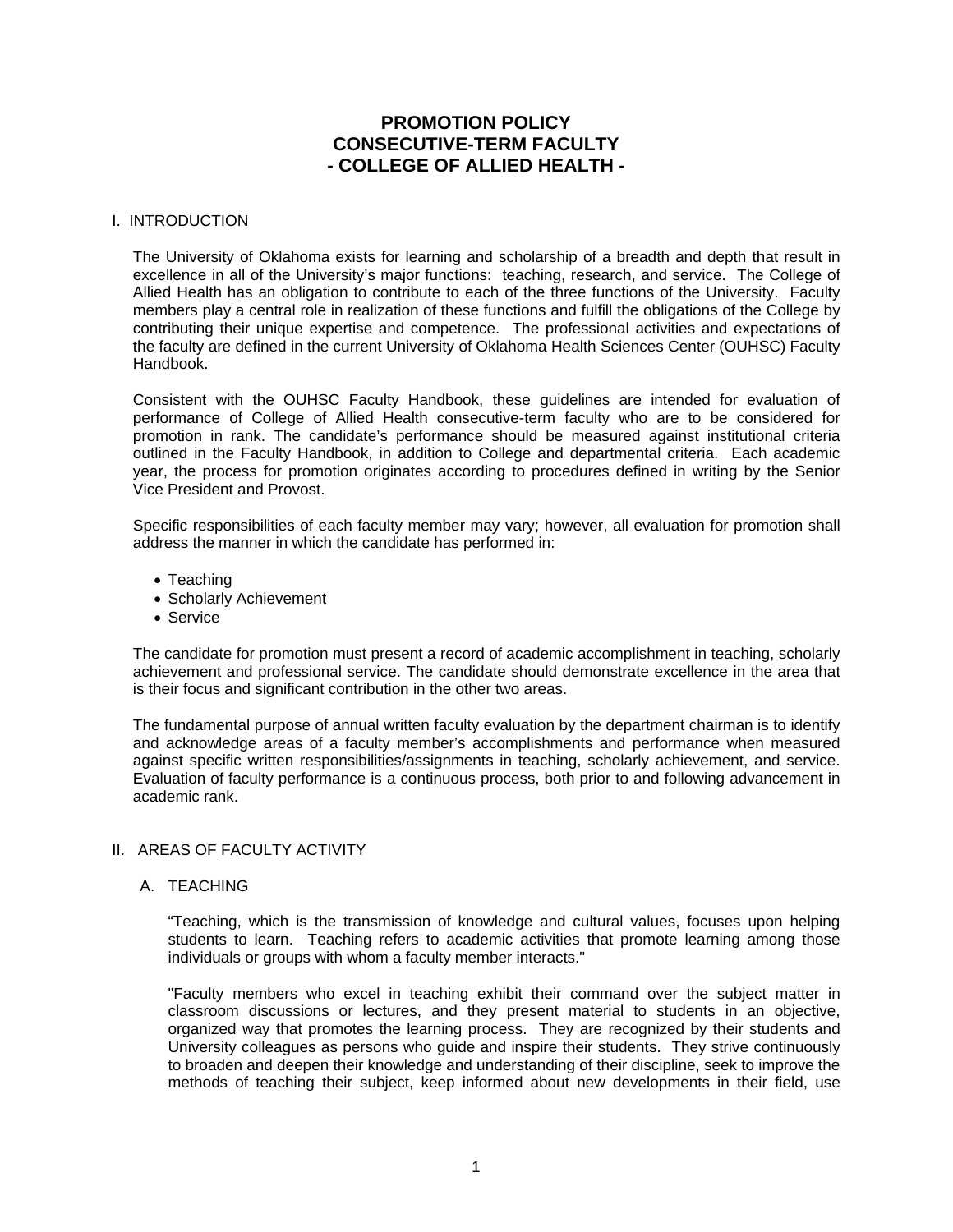appropriate instructional technologies, and prepare educational materials that are up-to-date and well written." (OUHSC Faculty Handbook)

|                                                                   | <b>Assistant Professor</b>                                                                                                                                                                                                                                                                                                                                                                                                                                                                                                                                                                                                                                                                                                                   |                                     | <b>Associate Professor</b>                                                                                                                                                                                                                                                                                                                                                                                                                                                                                                                 | <b>Professor</b>                                                                                                                                                                                                                                                                                                                                                                                           |
|-------------------------------------------------------------------|----------------------------------------------------------------------------------------------------------------------------------------------------------------------------------------------------------------------------------------------------------------------------------------------------------------------------------------------------------------------------------------------------------------------------------------------------------------------------------------------------------------------------------------------------------------------------------------------------------------------------------------------------------------------------------------------------------------------------------------------|-------------------------------------|--------------------------------------------------------------------------------------------------------------------------------------------------------------------------------------------------------------------------------------------------------------------------------------------------------------------------------------------------------------------------------------------------------------------------------------------------------------------------------------------------------------------------------------------|------------------------------------------------------------------------------------------------------------------------------------------------------------------------------------------------------------------------------------------------------------------------------------------------------------------------------------------------------------------------------------------------------------|
| <b>Academic</b><br><b>Preparation</b><br>and<br><b>Experience</b> | Master's degree<br>$\bullet$<br>Recognized for<br>$\bullet$<br>mastery of specialty<br>knowledge at local<br>level.<br>Obtains and sustains<br>$\bullet$<br>national certification in<br>specialty where<br>applicable.                                                                                                                                                                                                                                                                                                                                                                                                                                                                                                                      | $\bullet$<br>$\bullet$              | Advanced degree as<br>defined within<br>respective Department.<br>Recognized for<br>knowledge of specialty<br>at local/regional level.<br>Obtains and sustains<br>national certification in<br>specialty where<br>applicable.                                                                                                                                                                                                                                                                                                              | • Advanced degree as<br>defined within<br>respective Department.<br>• Recognized for<br>knowledge of specialty<br>at national/ international<br>level.<br>• Obtains and sustains<br>national certification in<br>specialty where<br>applicable.                                                                                                                                                            |
| <b>TEACHING</b>                                                   |                                                                                                                                                                                                                                                                                                                                                                                                                                                                                                                                                                                                                                                                                                                                              |                                     |                                                                                                                                                                                                                                                                                                                                                                                                                                                                                                                                            |                                                                                                                                                                                                                                                                                                                                                                                                            |
| <b>Minimum for</b><br><b>Excellence</b>                           | • Demonstrates mastery<br>of specialty content<br>• Uses objectives that are<br>current, concise, and<br>relevant to the course<br>• Conveys clear and<br>concise expectations to<br>students<br>• Demonstrates ability to<br>make the course<br>interesting, meaningful<br>and understandable<br>• Provides grading that is<br>prompt, fair, and<br>consistent.<br>• Adheres to grading<br>policies described in<br>course syllabus<br>• Demonstrates impartial<br>behavior to all students<br>• Develops assessments<br>to test mastery of course<br>content, including<br>application to clinical<br>decision-making<br>• Develops positive<br>interpersonal<br>relationships with<br>students that enhance<br>learning<br>• Uses current | $\bullet$<br>$\bullet$<br>$\bullet$ | Demonstrates qualities<br>of an assistant<br>professor<br>Demonstrates mastery<br>of content, depth and<br>breadth of knowledge<br>and skill in teaching<br>Masters current<br>technologies to<br>enhance teaching and<br>learning environment<br>Creates and<br>consistently maintains<br>a positive learning<br>environment<br>Serves as a mentor for<br>students and other<br>faculty<br>Participates in ongoing<br>curriculum<br>development<br>Demonstrates<br>involvement or receives<br>recognition at a local or<br>regional level | • Demonstrates qualities<br>of an associate<br>professor<br>• Demonstrates the<br>highest mastery of<br>content, depth, and<br>breadth of knowledge<br>and skill in teaching<br>• Sustains excellence in<br>teaching<br>• Initiates and takes the<br>lead in curriculum<br>revision and<br>development<br>• Demonstrates<br>involvement or receives<br>recognition at a national<br>or international level |

the teaching and learning environment

technologies to enhance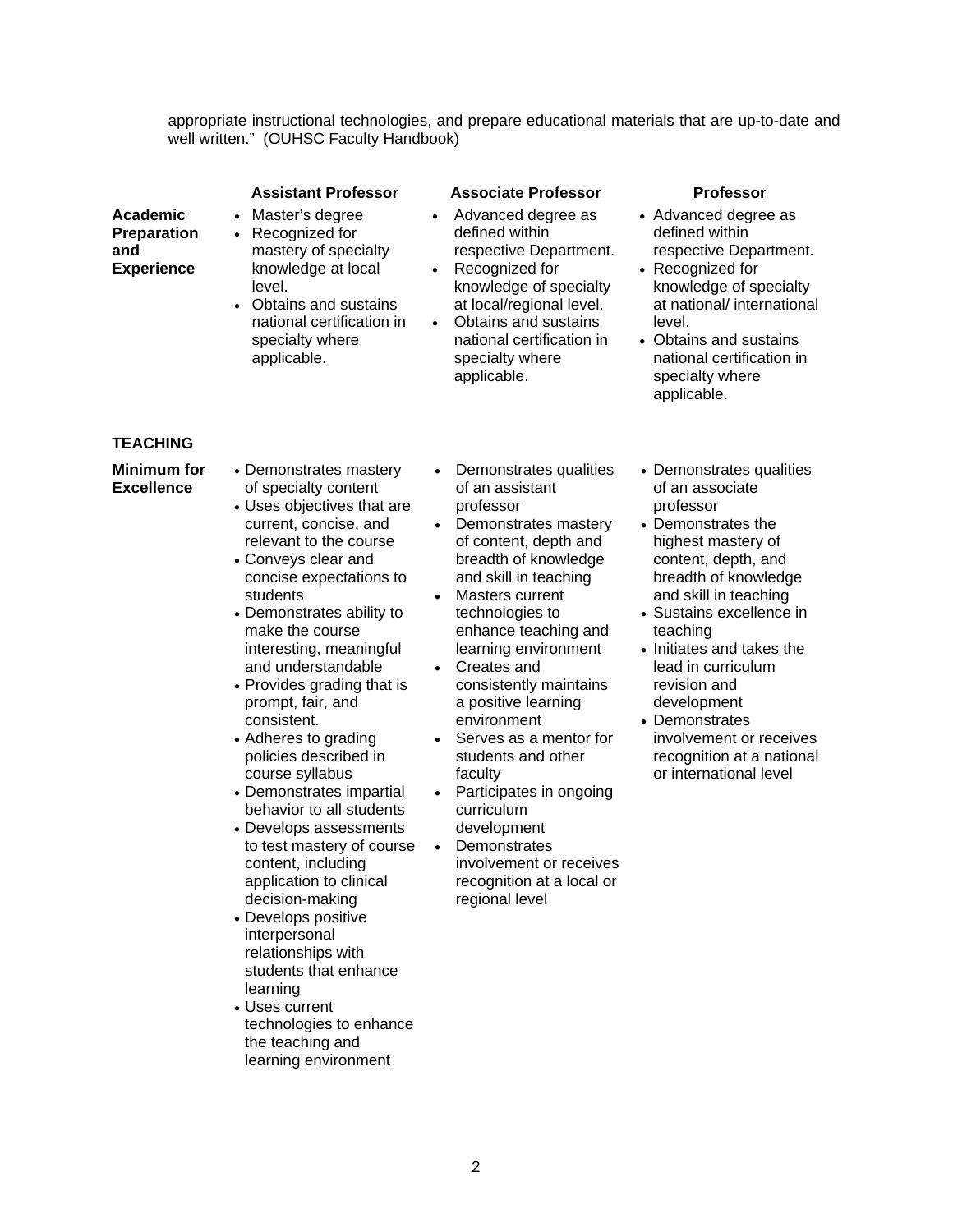#### **Domains of Opportunities for Excellence**

(examples are not allinclusive)

### **Regularly Scheduled Activities**

- Preparing coursework in classroom, laboratory, clinical education, continuing education or non-traditional formats
- Supervising and coordinating fieldwork, practicum, clinical education, or community based settings
	- Coordinating student activities and assignments within directed readings, independent study, and special studies courses
	- Providing research support including supervision of research design, implementation, and analysis for undergraduate and graduate research, special projects, thesis and dissertation
	- Serving as a member of a thesis or dissertation committee
	- Preparing and serving on written and oral examination committees

### **Unscheduled Teaching Activities**

- Assisting students outside of class to facilitate learning of course related material
- Developing and preparing instruction for courses
- Revising courses to accommodate current content, technologies, and/or student needs
- Evaluating student performance using such things as written and oral examinations, discussion group activity, written assignments, creative projects, and clinical logs
- Participating in invited presentations related to teaching strategies and methodologies
- Assisting students with the design and presentation of projects or scholarly activities
- Creating resources that enhance the learning process
- Applying evidence-based research literature in teaching
- Developing creative and innovative teaching strategies
- Disseminating teaching expertise through various media and venues

### **Advising and Counseling**

- Serving as advisor for students
- Counseling students in courses taught by the faculty member
- Advising students in professional standards, ethics, and career development
- Mentoring junior faculty in teaching

### **Course and Curriculum Development**

- Evaluating courses to insure that content reflects current knowledge, technology, and where appropriate, current knowledge, technology, and where appropriate, clinical application
- Developing new courses to meet the needs of the program
- Learning to use new technology that supports current classroom environment.
- Referencing literature that supports content in appropriate formats
- Providing contemporary bibliographies
- Assuring examinations reflect content presented during the course
- Appling evidence-based research literature in course and curriculum design

#### **Evidence for Evidence tools used to measure excellence in teaching include but are not limited to:**

**Excellence**  (examples are not allinclusive)

• Student Input: Consolidation of data obtained by the official College of Allied Health Faculty and Course Evaluation forms and department specific instruments which are filled out by students for courses at the end of the semester.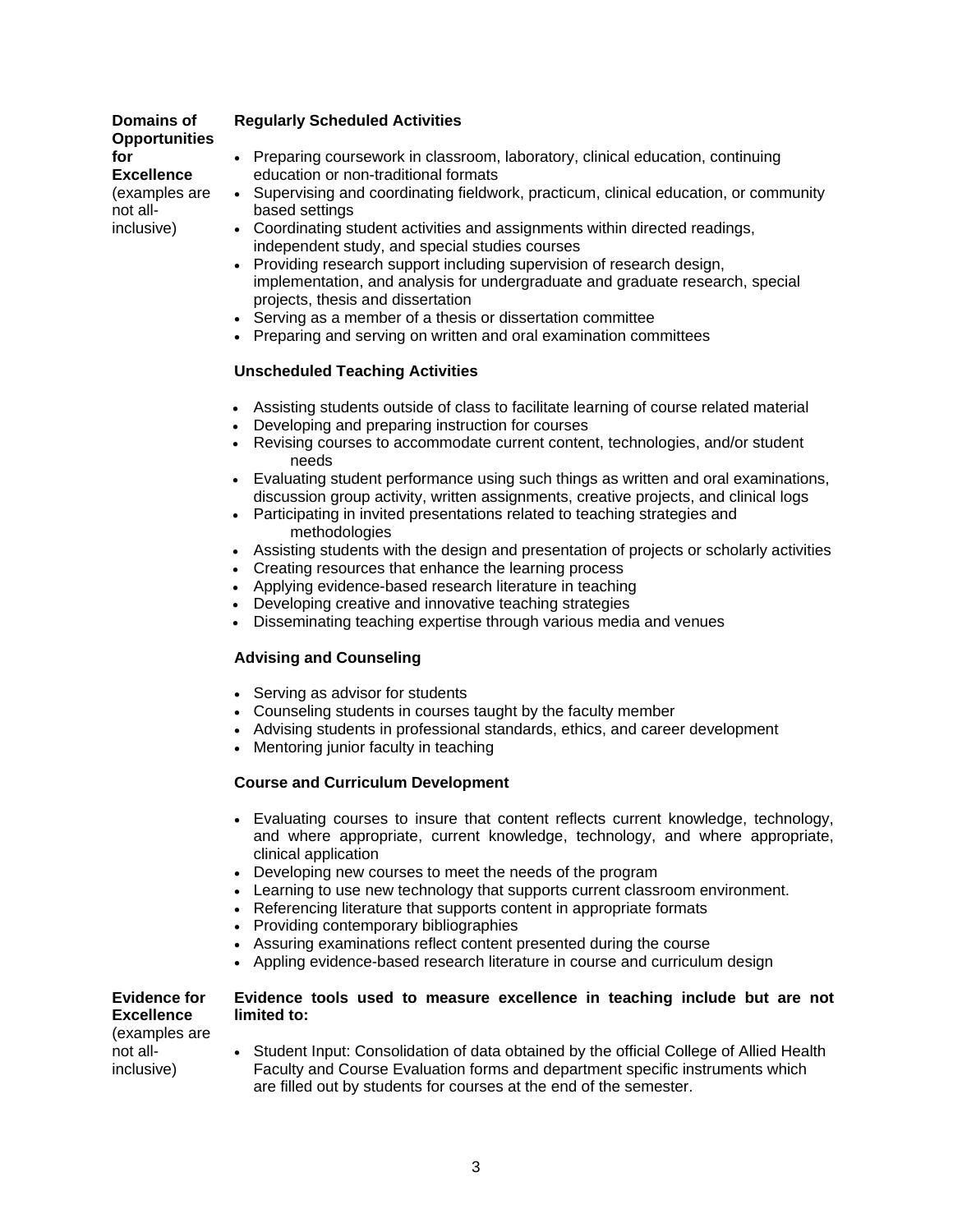- Outcome Performance by Students and Alumni: As defined by course objectives and the mission and objectives of the academic program, may include such items as certification pass rates.
- Faculty Member Input: Consolidation of data related to course development, implementation, revisions and improvement including documentation of the impact and/or outcomes related to on-going course revision.
- Peer Evaluation: Faculty members may ask other faculty to observe or review course material and critically evaluate their teaching and/or content. Professional peers may provide evaluation of the faculty member's continuing education teaching activities.
- Written Evaluation by the Chairman: As required by CAH policy, the department chairman will evaluate each faculty member annually. Components listed in the previous section may be used as evaluation criteria.
- Teaching Recognition: Faculty members may submit documentation of their selection by student groups and/or peer groups for excellence in teaching awards.
- Authorship: Faculty member may submit for publication teaching/practice models, creative teaching strategies, teaching methodologies and/or teaching innovations for peer review and publication.

### B. SCHOLARLY ACHIEVEMENT

1. Scholarly Achievement

Scholarly Achievement is the ". . . significantly original or imaginative accomplishment within the framework of the academic unit. . . ." (OUHSC Faculty Handbook)

Scholarship may be considered the discovery of new knowledge, the development of new technologies, methods, and materials, the integration of knowledge leading to new understanding, and the creation of new insights and interpretations. This work is peerreviewed or systematically evaluated by others in some manner, and disseminated. In summary, it is a substantive contribution to ones discipline and profession in any form.

|                                        | <b>Assistant Professor</b>                                                          | <b>Associate Professor</b>                                                                                                                                                                               | <b>Professor</b>                                                                                                                                                                                                           |
|----------------------------------------|-------------------------------------------------------------------------------------|----------------------------------------------------------------------------------------------------------------------------------------------------------------------------------------------------------|----------------------------------------------------------------------------------------------------------------------------------------------------------------------------------------------------------------------------|
| <b>SCHOLARLY</b><br><b>ACHIEVEMENT</b> |                                                                                     |                                                                                                                                                                                                          |                                                                                                                                                                                                                            |
| Minimum for<br>Excellence              | • Demonstrates potential to<br>create, apply or organize<br>work in an original way | • Creates original or<br>imaginative work and<br>disseminates the<br>knowledge through<br>systematic evaluated<br>publication and/or<br>presentations<br>• Recognized at the local<br>and/or state level | • Sustains original or<br>imaginative work and<br>disseminates the<br>knowledge through peer-<br>reviewed presentations<br>and/or peer-reviewed<br>publications<br>• Recognized at national<br>and/or international levels |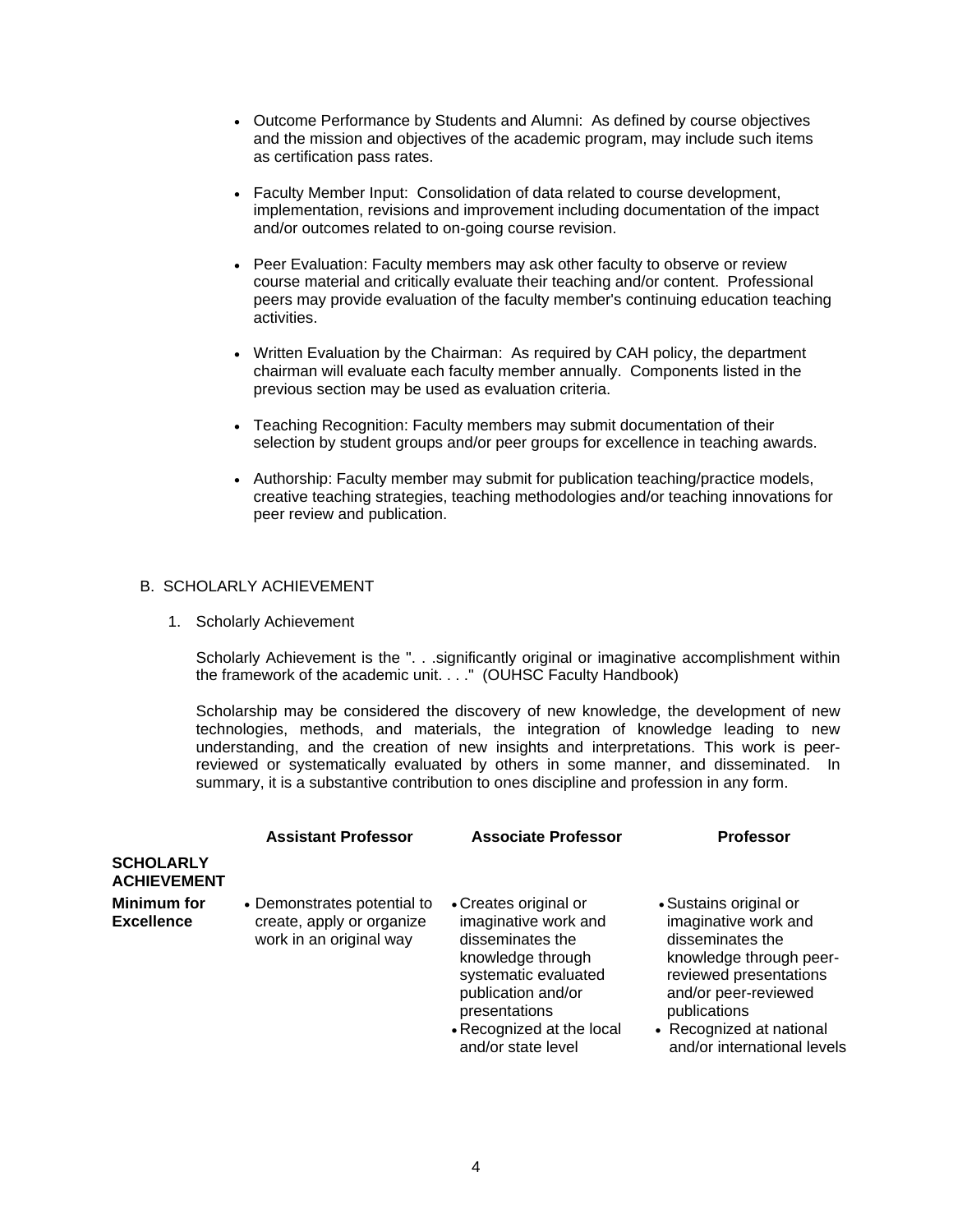### **Domains of Opportunities for Excellence**  (examples are not allinclusive)

### **Publications**

- Publishing in refereed journals
	- o Case study or collections of case studies
	- o Review articles
	- o Original research
	- o Editorial/commentary
- Publishing of, or for, monographs, books, multimedia, software, empirical experiments or qualitative studies that contribute new knowledge or refute existing knowledge

### **Grants**

- Obtaining IRB or IACUC approved projects
- Participating in writing intramural or extramural grants or contracts
- Participating as PI or Co-Investigator on evidenced-based research (funded or nonfunded)
- Receiving intramural and extramural funding

### **Miscellaneous**

- Being invited to give presentations of scholarly work
- Being cited in publications
- Editing journals
- Serving as a reviewer of journal articles
- Applying evidenced- based practice research in teaching
- Developing training opportunities
- Assisting students and faculty in scholarship opportunities

#### **Evidence for Excellence**  (examples are not allinclusive)

- Authorship: Dissemination through publications and/or presentations
	- o Variety of venue
- o Total number
- o Order of authorship
- o Originality of work
- o Citations of publications
- Evaluation: Systematic reviewed and peer reviewed as applicable
- Performance Level: Significance at a regional, national, or international level

### C. SERVICE

1. Professional Service

Professional service is the application of knowledge gained through scholarly achievement, focusing upon resolving contemporary problems, identifying new areas for inquiry and development, and sharing knowledge with the larger community. Evaluating the quality of service provided is essential for successful promotion.

- 2. University Service
	- a. University Governance: The nature of the academic enterprise is such that the faculty properly shares in responsibilities involving the formulation of the University's policies by participation in University governance. The faculty have a major responsibility in making and carrying out decisions affecting the educational and scholarly life of the University.
	- b. Other areas of activity in which faculty members may have assignments include: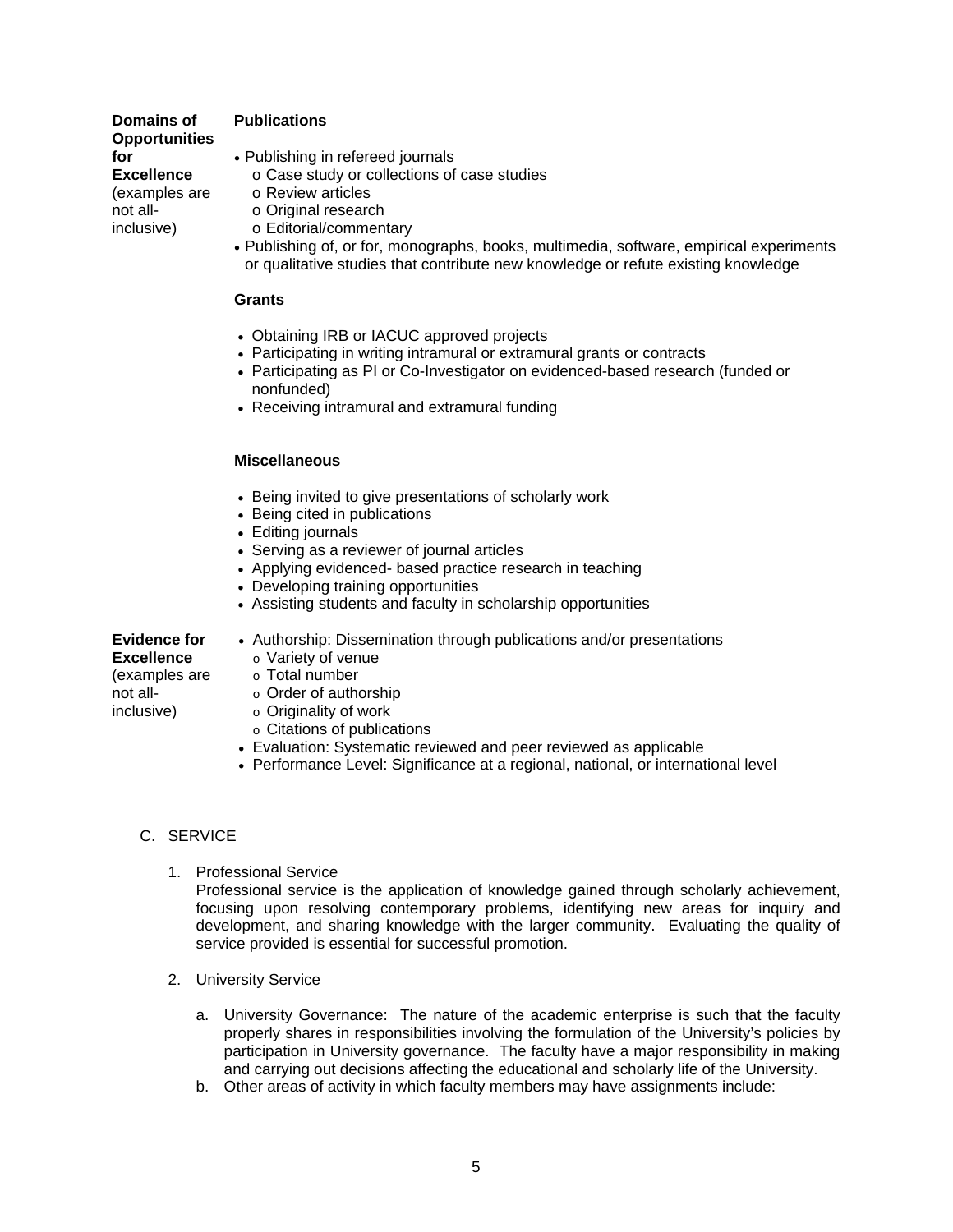- 1) Administration: Many faculty members are called upon to perform administrative tasks. These include service in such positions as department chair, associate or assistant dean, or director of a program or special center.
- 2) Public Relations: On occasion, the University's interests are served by faculty members requested to perform public relations tasks that might not necessarily involve the faculty member's discipline.
- 3) Clinical Service: Faculty may be asked to perform patient care and on a continual basis. These services could benefit the University, College and /or Department.

|                                  | <b>Assistant Professor</b>                                                                          | <b>Associate Professor</b>                                                                                                                                                                                                                             | <b>Professor</b>                                                                                                                                                                                                                                                                         |
|----------------------------------|-----------------------------------------------------------------------------------------------------|--------------------------------------------------------------------------------------------------------------------------------------------------------------------------------------------------------------------------------------------------------|------------------------------------------------------------------------------------------------------------------------------------------------------------------------------------------------------------------------------------------------------------------------------------------|
| <b>SERVICE</b>                   |                                                                                                     |                                                                                                                                                                                                                                                        |                                                                                                                                                                                                                                                                                          |
| Minimum for<br><b>Excellence</b> | • Participates in<br>community health<br>related service<br>• Participates in<br>Department service | • Participates in College<br>and/or Campus service<br>with some leadership in<br>Department and/or<br>College service<br>• Demonstrates leadership<br>at the state and/or<br>regional level<br>• Mentors students,<br>adjunct and/or junior<br>faculty | • Participates in<br>Department, College,<br>and Campus, University<br>or community service<br>with leadership in<br>Department and College<br>service<br>• Demonstrates<br>leadership at the<br>national and/or<br>international level<br>• Mentors students,<br>adjunct and/or faculty |

| Domains of<br><b>Opportunities</b><br>for<br><b>Excellence</b><br>(examples are<br>all-<br>not<br>inclusive) | • Participating in University administration (department chair, associate or assistant<br>dean, program director, clinic coordinator)<br>• Participating in University governance (committees, councils, or advisory boards)<br>• Acquiring, introducing, or developing new health care techniques, procedures or<br>clinical approaches<br>• Participating in or developing community health-related outreach programs<br>• Managing clinical facilities<br>• Improving delivery of health care<br>• Participating in University, campuses and outside groups<br>• Assisting with University public relations<br>• Demonstrating involvement in professional associations<br>• Organizing and participating in faculty and/or student groups<br>• Serving on commissions, advisory boards and/or agencies (public or private)<br>Managing, improving, or developing facility-based functions (quality control, infection<br>control, utilization review, etc)<br>• Consulting<br>• Editing professional journals/ publications<br>• Developing and preparing proposals for research, training or other purposes<br>• Writing book reviews in professional journals<br>• Refereeing of research papers submitted for publication<br>• Mentoring colleagues<br>Making ones self availability beyond what is required |
|--------------------------------------------------------------------------------------------------------------|---------------------------------------------------------------------------------------------------------------------------------------------------------------------------------------------------------------------------------------------------------------------------------------------------------------------------------------------------------------------------------------------------------------------------------------------------------------------------------------------------------------------------------------------------------------------------------------------------------------------------------------------------------------------------------------------------------------------------------------------------------------------------------------------------------------------------------------------------------------------------------------------------------------------------------------------------------------------------------------------------------------------------------------------------------------------------------------------------------------------------------------------------------------------------------------------------------------------------------------------------------------------------------------------------------------------|
| <b>Evidence for</b><br><b>Excellence</b>                                                                     | • Outcomes: Results directly related to the faculty member's contributions including<br>numbers served, publications associated with service, policy changes, etc.                                                                                                                                                                                                                                                                                                                                                                                                                                                                                                                                                                                                                                                                                                                                                                                                                                                                                                                                                                                                                                                                                                                                                  |
| (examples are<br>all-<br>not<br>inclusive)                                                                   | • Peer Recognition: Reputation as a result of faculty member's contributions through:<br>support letters, awards, citations, honors, and/or achievements.                                                                                                                                                                                                                                                                                                                                                                                                                                                                                                                                                                                                                                                                                                                                                                                                                                                                                                                                                                                                                                                                                                                                                           |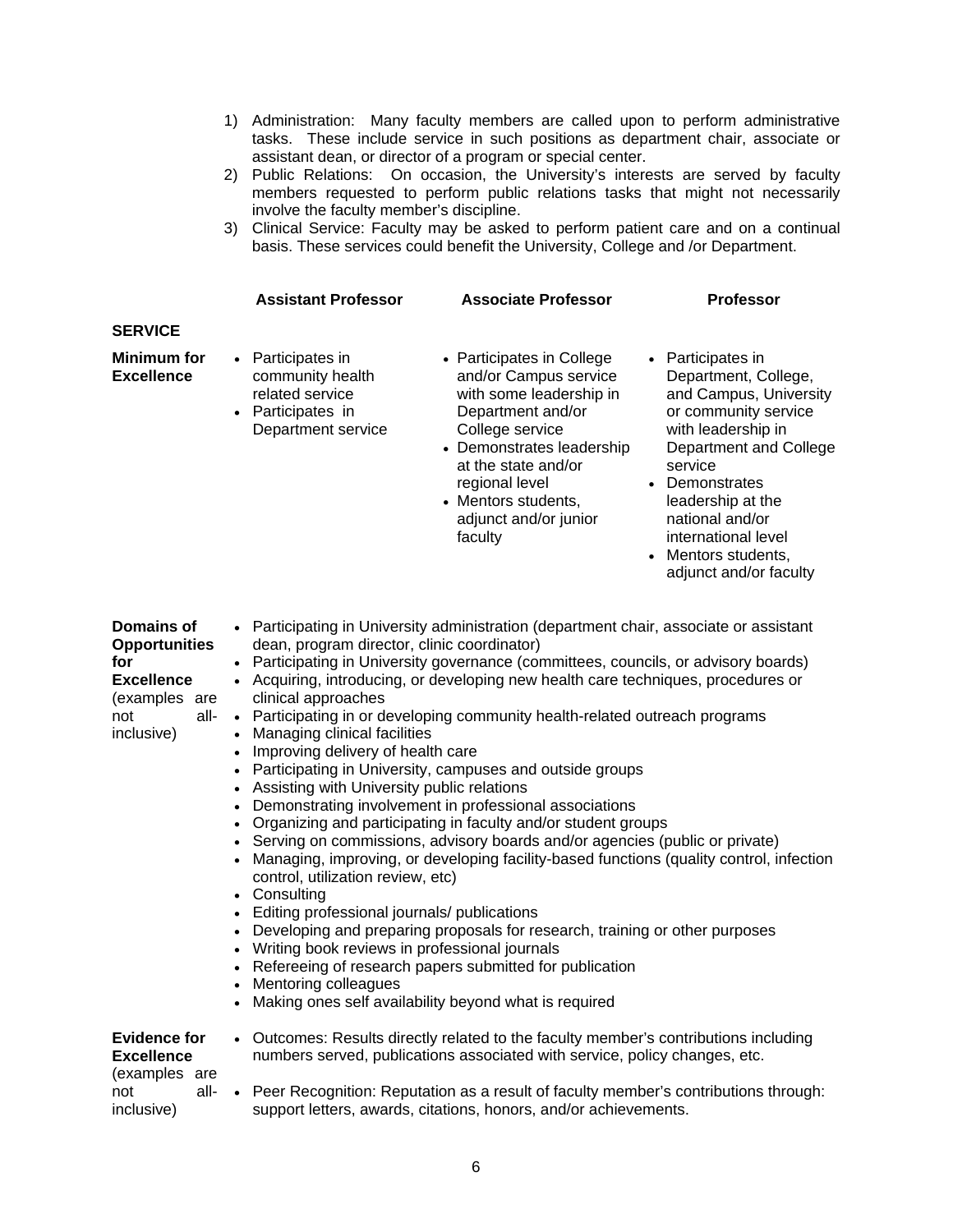• Products of Leadership: Service such as offices held, presentations, initiated and/or facilitated projects, services performed, etc.

Recognition Level: Documentation of awards and/or citations at local, regional, national or international level.

(Approved by College of Allied Health Voting Faculty: May 2009)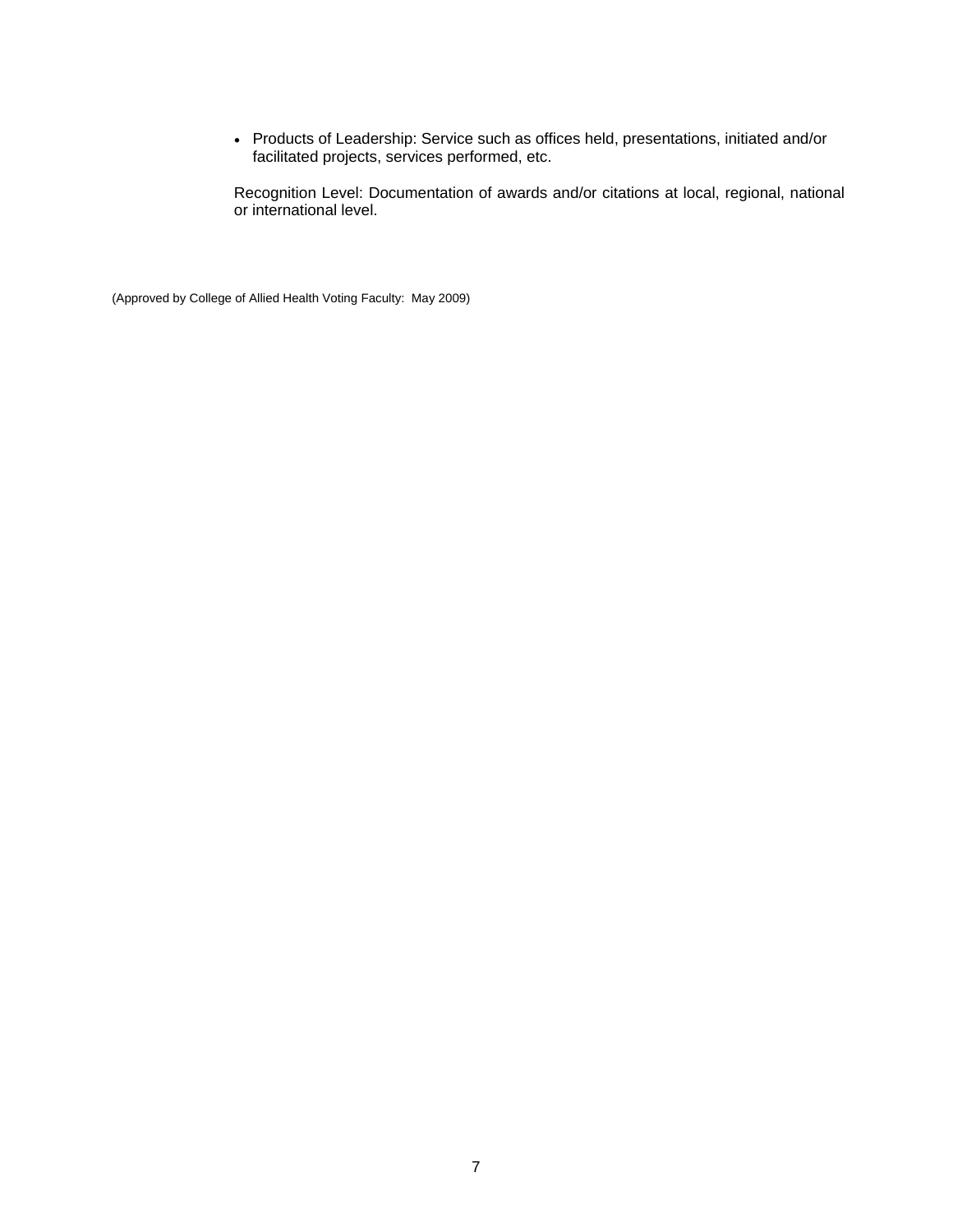

### PROMOTION POLICY TENURED / TENURE ELIGIBLE FACULTY



### THE UNIVERSITY OF OKLAHOMA HEALTH SCIENCES CENTER COLLEGE OF ALLIED HEALTH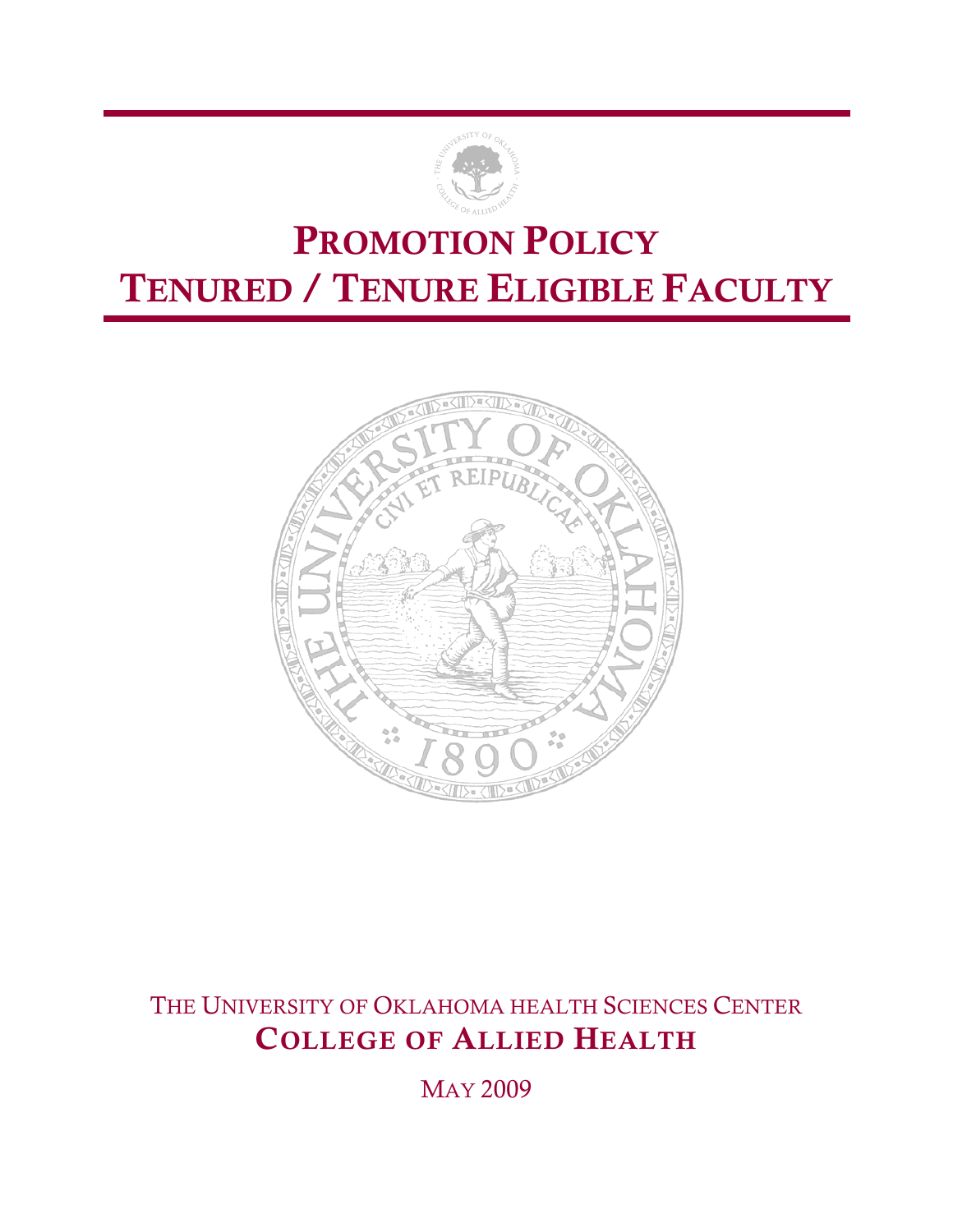

# *COLLEGE OF ALLIED HEALTH TENURED / TENURE ELIGIBLE FACULTY*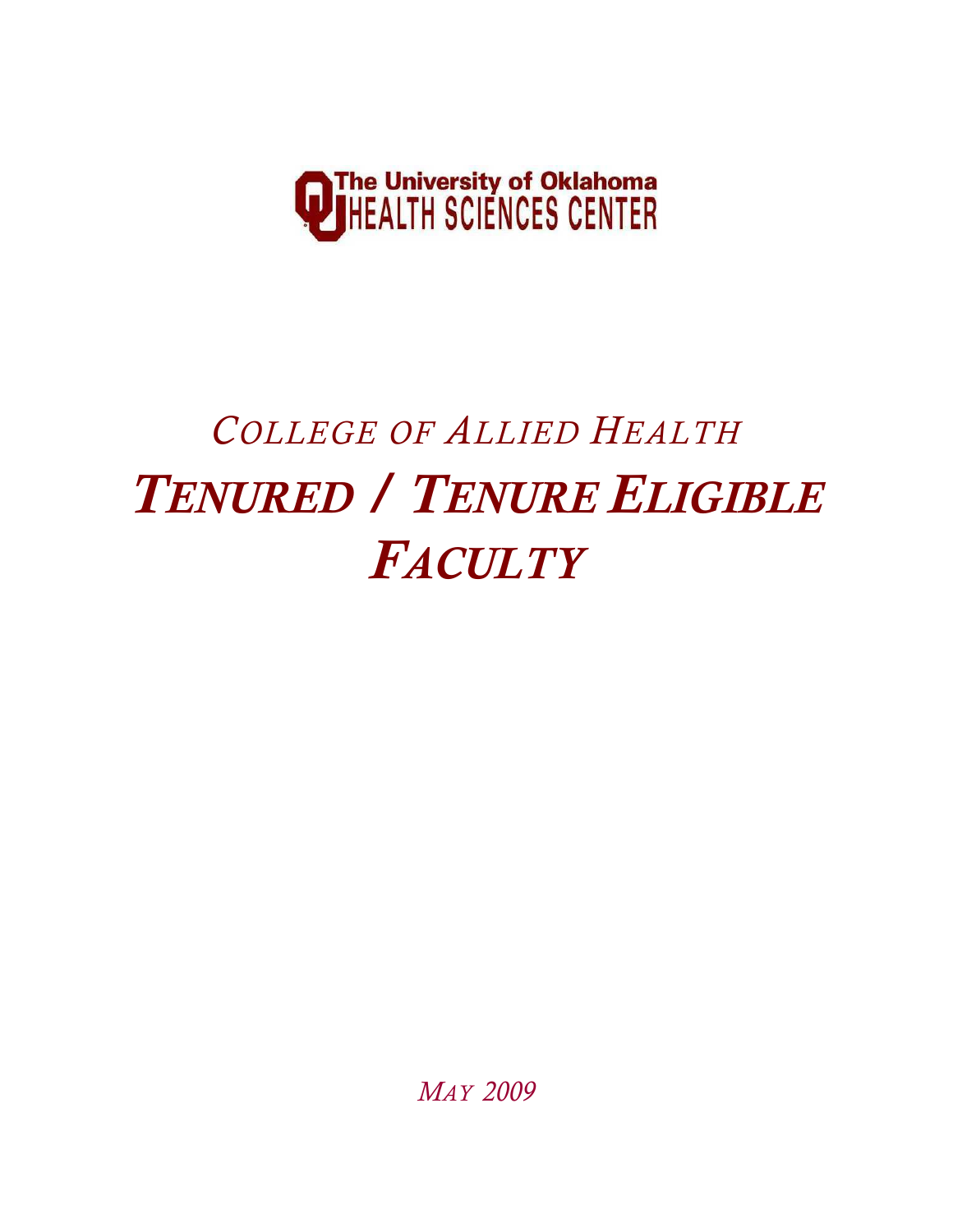### **TABLE OF CONTENTS**

| ι. | Introduction |                                       |   |
|----|--------------|---------------------------------------|---|
| Ш. | А.           | Areas of Faculty Activity<br>Teaching |   |
|    | В.           | Research/Scholarly Achievement        | 4 |
|    |              | Service                               | 5 |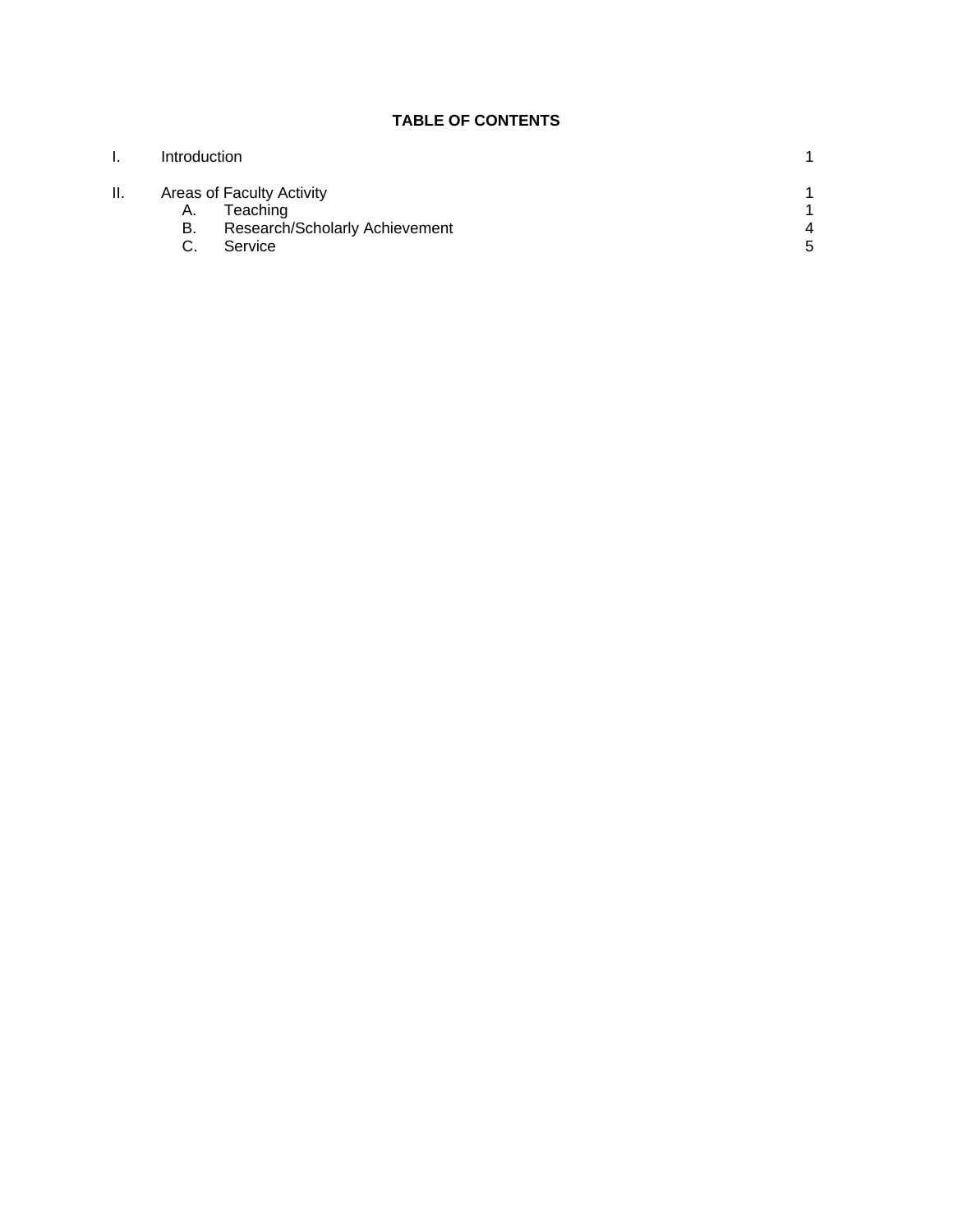### **PROMOTION POLICY TENURED / TENURE ELIGIBLE FACULTY - COLLEGE OF ALLIED HEALTH -**

### I. INTRODUCTION

The University of Oklahoma exists for learning and scholarship of a breadth and depth that result in excellence in all of the University's major functions: teaching, research, and service. The College of Allied Health has an obligation to contribute to each of the three functions of the University. Faculty members play a central role in realization of these functions and fulfill the obligations of the College by contributing their unique expertise and competence. The professional activities of the faculty are defined in the current University of Oklahoma Health Sciences Center (OUHSC) Faculty Handbook.

Consistent with the OUHSC Faculty Handbook, these guidelines are intended for evaluation of performance of College of Allied Health tenured/tenure eligible faculty who are to be considered for promotion in rank. The candidate's performance should be measured against institutional criteria outlined in the Faculty Handbook, in addition to College and departmental criteria. Each academic year, the process for promotion originates according to procedures defined in writing by the Senior Vice President and Provost.

Specific responsibilities of each faculty member may vary; however, all evaluation for promotion shall address the manner in which the candidate has performed in:

- Teaching
- Research/Scholarly Achievement
- Service

The candidate for promotion must present a record of substantial accomplishment in all three areas and evidence of excellence in two of the three areas.

The fundamental purpose of annual written faculty evaluation by the department chairman is to identify and acknowledge areas of a faculty member's accomplishments and performance when measured against specific written responsibilities/assignments in teaching, research/scholarly achievement, and service. Evaluation of faculty performance is a continuous process, both prior to and following granting of tenure and advancement in academic rank.

### II. AREAS OF FACULTY ACTIVITY

A. TEACHING

 "Teaching, which is the transmission of knowledge and cultural values, focuses upon helping students to learn. Teaching refers to academic activities that promote learning among those individuals or groups with whom a faculty member interacts. . . ."

"Faculty members who excel in teaching exhibit their command over the subject matter in classroom discussions or lectures, and they present material to students in an objective, organized way that promotes the learning process. They are recognized by their students and University colleagues as persons who guide and inspire their students. They strive continuously to broaden and deepen their knowledge and understanding of their discipline, seek to improve the methods of teaching their subject, keep informed about new developments in their field, use appropriate instructional technologies, and prepare educational materials that are up-to-date and well written." (OUHSC Faculty Handbook)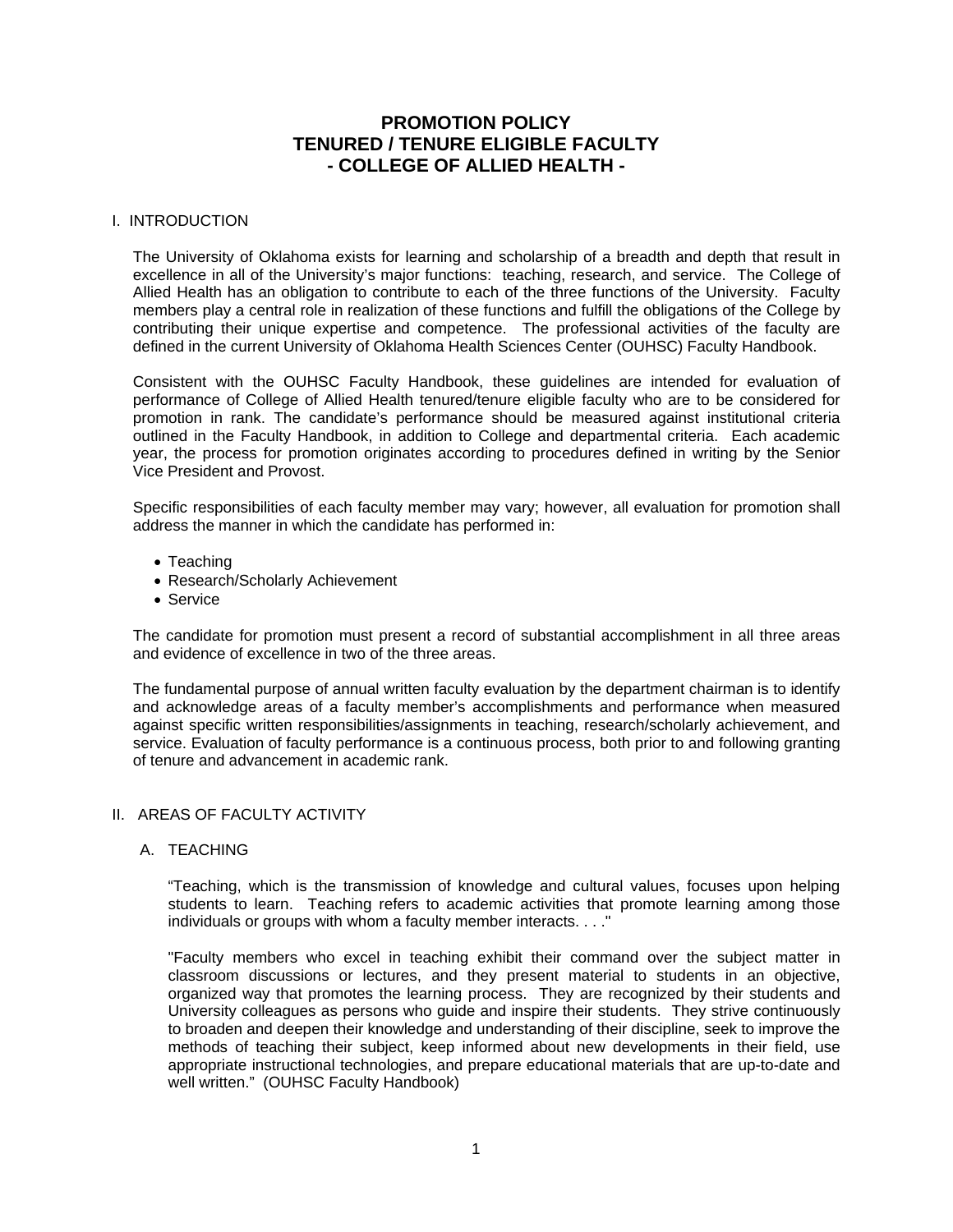1. Teaching Opportunities

 The following are teaching opportunities that may be available to faculty and in which they are expected to develop and maintain excellence in performance in teaching.

- a. Regularly Scheduled Teaching Activities
	- 1) Providing coursework in lecture, laboratory, discussion group, clinical education, seminars, or web-based formats.
	- 2) Supervising and coordinating of fieldwork, practicum, clinical education within the Health Sciences Center, affiliated health care institutions, organizations, or community based settings.
	- 3) Coordinating student activities and assignments within directed readings, independent study, and special studies courses.
	- 4) Providing research support and directing undergraduate and graduate student research including supervision of research design, implementation, analysis and supervision of special projects, thesis, and dissertations.
	- 5) Serving as a member of a masters thesis or doctoral dissertation committee.
	- 6) Preparing and serving on written and oral examination committees.
	- 7) Providing continuing education courses.
- b. Unscheduled Teaching Activities
	- 1) Assisting students with out-of-class input to facilitate learning of course related material.
	- 2) Developing and preparing instruction for courses.
	- 3) Revising courses to accommodate current content, technologies, and/or student needs.
	- 4) Evaluating student performance using: written and oral examinations, discussion group activity, written assignments, creative projects, clinical logs, and other assignments.
	- 5) Participation in colloquia, panels, continuing education programs and seminar presentations, within and outside the institution.
	- 6) Assisting students with the design and presentation of projects of varying kinds.
	- 7) Providing computer, library, and learning resource instruction.
- c. Advisement and Counseling
	- 1) Serving as faculty advisors for students in professional programs.
	- 2) Counseling students in courses taught by the faculty member.
	- 3) Guiding and counseling of students in any recognized educational pursuit including computer, library, and learning resource instruction.
	- 4) Advising students in professional standards, ethics, and career development.
- d. Course and Curriculum Development
	- 1) Evaluating courses to insure that content reflects current knowledge, technology, and where appropriate, clinical application.
	- 2) Developing new courses to meet the needs of the professional and graduate programs.
	- 3) Learning to use new technology that supports distance learning and web-based courses.
	- 4) Referencing the literature that supports content in appropriate formats.
	- 5) Providing contemporary bibliographies.
	- 6) Assuring that examinations reflect content presented during the course.
- 2. Expectations in Teaching

"Faculty members have responsibilities to their students. They shall encourage in students the free pursuit of learning and independence of mind, while holding before them the highest scholarly and professional standards. Faculty members shall show respect for the student as an individual and adhere to their proper role as intellectual guides and counselors. They shall endeavor to define the objectives of their courses and to devote their teaching to the realization of those objectives; this requires judicious use of controversial material and an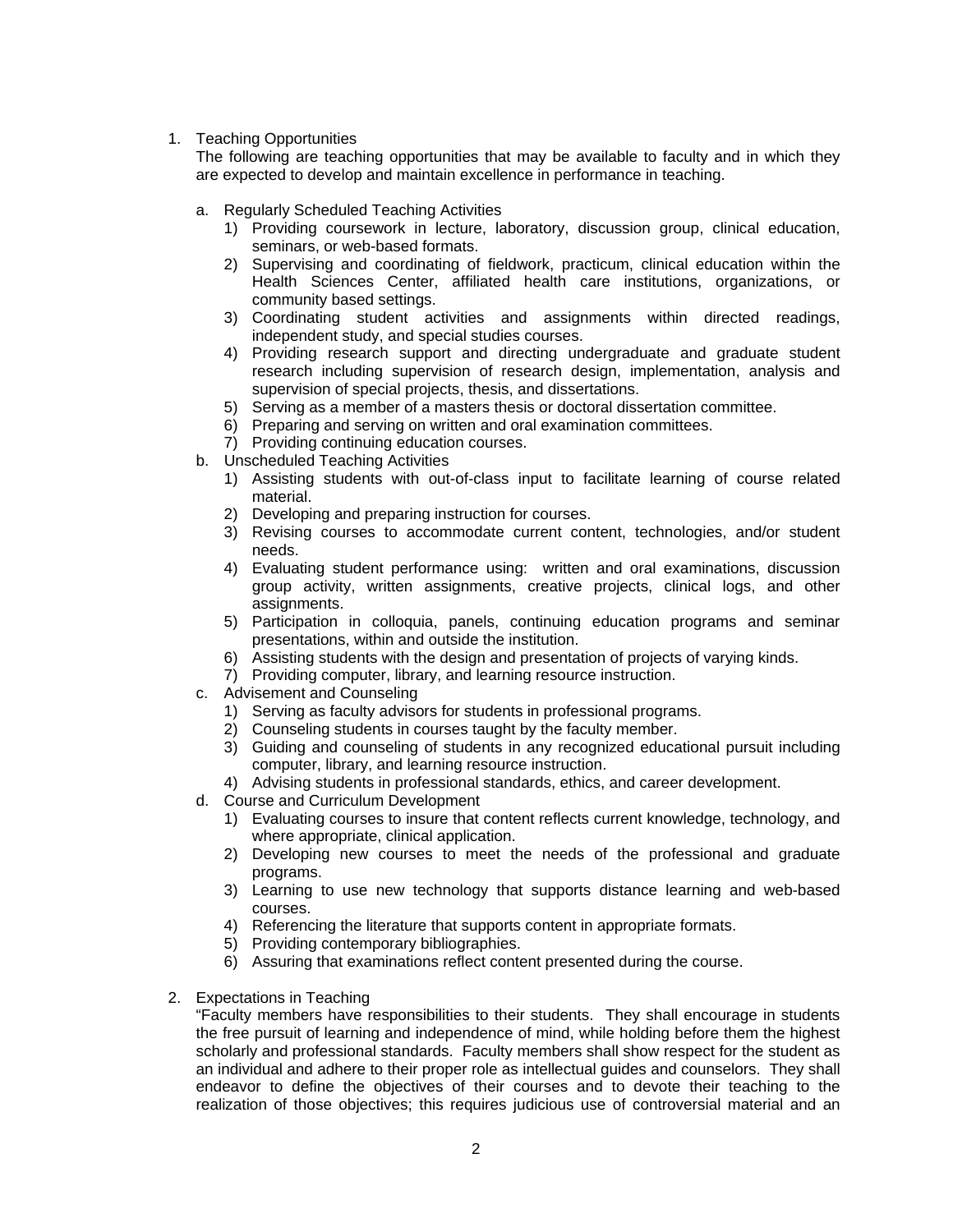avoidance of material which has no relationship to the objectives of the course. Faculty members shall make every reasonable effort to foster honest academic conduct and to assure that their evaluations reflect, as nearly as possible, the true merit of the performance of their students, regardless of their race, color, national origin, sex, age, religion, disability, status as a veteran, or political beliefs. Faculty members shall avoid any exploitation of students for private advantage and acknowledge significant assistance from them." (OUHSC Faculty Handbook)

Expectations in teaching are numerous and measurable. The following contains minimum expectations of faculty who are engaged in teaching.

- a. Using objectives which are current, concise, and relevant to the course.
- b. Conveying clear and concise expectations to students.
- c. Demonstrating the ability to make the course interesting.
- d. Demonstrating the ability to make the course content understandable and meaningful.
- e. Providing grading which is prompt, fair, and consistent.
- f. Adhering to grading policies that are provided in each course syllabus.
- g. Demonstrating behavior impartial to all students.
- h. Developing and administering examinations to test mastery of course content, including application to clinical decision-making.
- i. Providing adequate time to complete examinations.
- j. Organizing course material in a meaningful sequence.
- k. Demonstrating effective and efficient use of instructional and laboratory materials.<br>I. Developing positive interpersonal relationships with students that enhance learning
- Developing positive interpersonal relationships with students that enhance learning.
- 3. Excellence in Teaching

Excellence in teaching is demonstrated not by meeting minimum expectations though that is required. Excellence in teaching requires demonstrating by evaluations, activities, and accomplishments of a profound influence on the academic growth and development of students and/or the teaching environment within the College of Allied Health. Components of excellent teaching may include but are not limited to the following:

- a. Mastering technologies to enhance teaching and learning such as distance education technology, web-based and team station delivery, and traditional multimedia.
- b. Creating and consistently maintaining a positive learning environment.
- c. Serving as a mentor for students and other faculty.
- d. Demonstrating superior knowledge level of the course content.
- e. Creating resources that enhance the learning process.
- 4. Evaluation of Excellence in Teaching

Evaluation tools used to measure excellence in teaching include but are not limited to:

- a. Student Input: Consolidation of data obtained by the official College of Allied Health Faculty and Course Evaluation forms and department specific instruments which are filled out by students for all courses at the end of the semester.
- b. Outcome Performance by Students and Alumni: As defined by course objectives and the mission and objectives of the academic program.
- c. Faculty Member Input: The faculty member may provide documentation which could include a course outline, a course syllabus, course objectives, reading lists, copies of examinations, lecture notes, handouts, web-based home page with course related material, and other instructional material.
- d. Peer Evaluation: Faculty members may ask other faculty to observe and critically evaluate their teaching using components listed in the previous section. Professional peers may provide evaluation of the faculty member's continuing education teaching activities.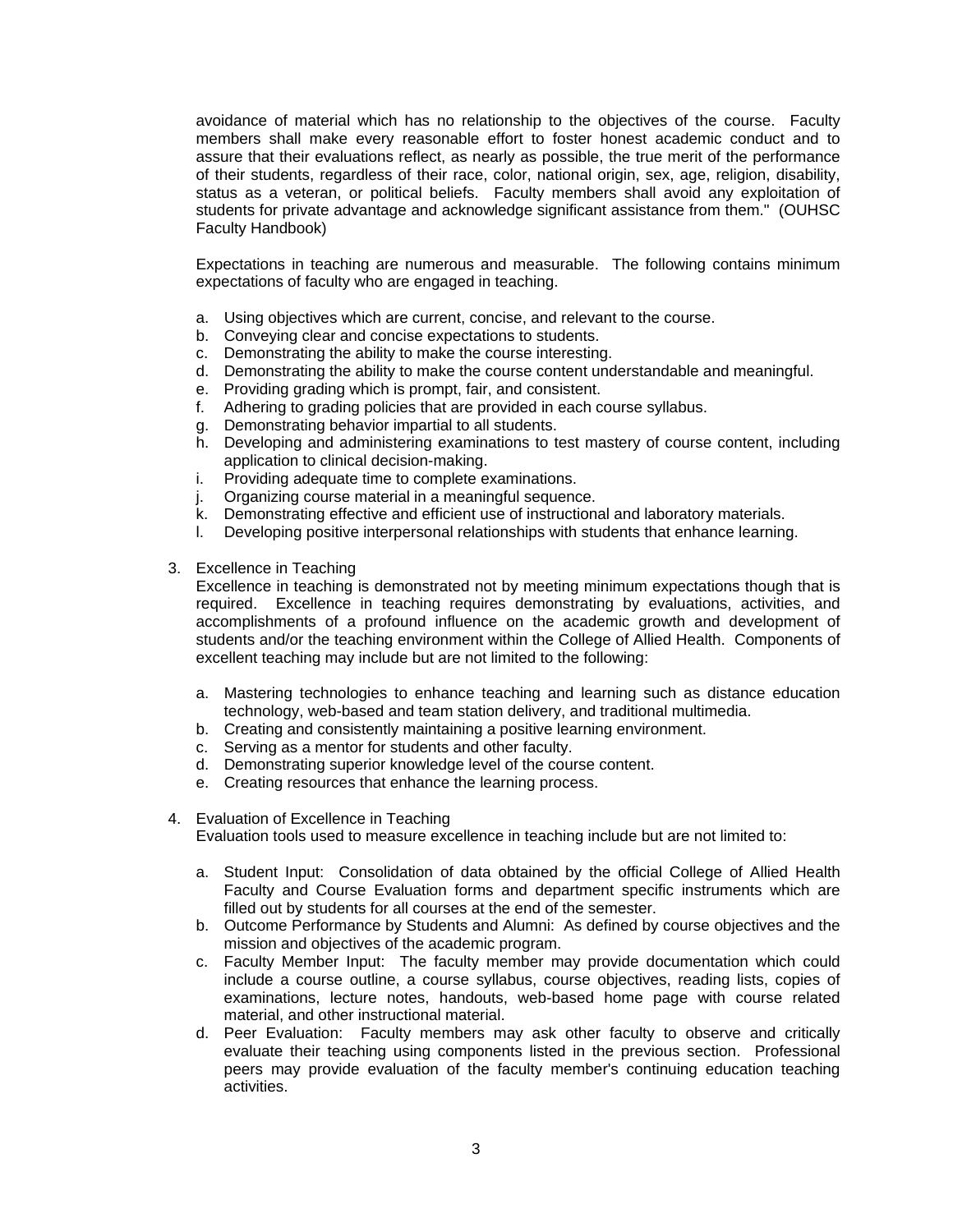- e. Written Evaluation by the Chairman: As required by CAH policy, the department chairman will evaluate each faculty member annually. Components listed in the previous section will be used as evaluation criteria.
- f. Teaching Awards: Faculty members may submit documentation of their selection by student groups and/or peer groups for excellence in teaching awards.

### B. RESEARCH/SCHOLARLY ACHIEVEMENT

1. Research

Research is the ". . . systematic, original investigation directed toward expansion of human knowledge or the solution of contemporary problems. . . ." (OUHSC Faculty Handbook)

- a. Expectations in Research/Scholarly Achievement The following are essential evaluation criteria to be applied to all candidates in the research area.
	- 1) Must be disseminated through publications and/or presentations,
	- 2) Must have been peer reviewed, and
	- 3) Significance must be evaluated on a regional, national, or international level.
- b. Evaluation of Excellence in Research/Scholarly Achievement The following are examples of the types of evidence that might be offered in support of a candidate's research productivity; however, any such evidence must meet the essential evaluation criteria listed above.
	- 1) Publication in refereed journals.
	- 2) Citations in publications.
	- 3) Intramural grants or contracts.
	- 4) Extramural grants or contracts.
	- 5) Publications of/in monographs, books, multimedia, software, etc.
	- 6) Refereed presentations.
	- 7) Invited presentations at regional, national, or international meetings.
	- 8) Patents and/or technology transfer.
- 2) Scholarly Achievement

Scholarly Achievement is the ". . . significantly original or imaginative accomplishment within the framework of the academic unit. . . ." (OUHSC Faculty Handbook)

- a. Evaluation Criteria
	- 1) Must be disseminated through publications and/or presentations,
	- 2) Must have been peer reviewed, and
	- 3) Significance must be evaluated on a regional, national, or international level.
- b. Evidence of Scholarly Achievement: The following are examples of the types of evidence that might be offered in support of a candidate's scholarly productivity; however, any such evidence must meet the three essential evaluation criteria listed above.
	- 1) Publication in refereed journals.
	- 2) Citations in publications.
	- 3) Intramural grants or contracts.
	- 4) Extramural grants or contracts.
	- 5) Publications of/in monographs, books, multimedia, software, etc.
	- 6) Refereed presentations.
	- 7) Invited presentations at regional, national, or international meetings.
	- 8) Patents and/or technology transfer.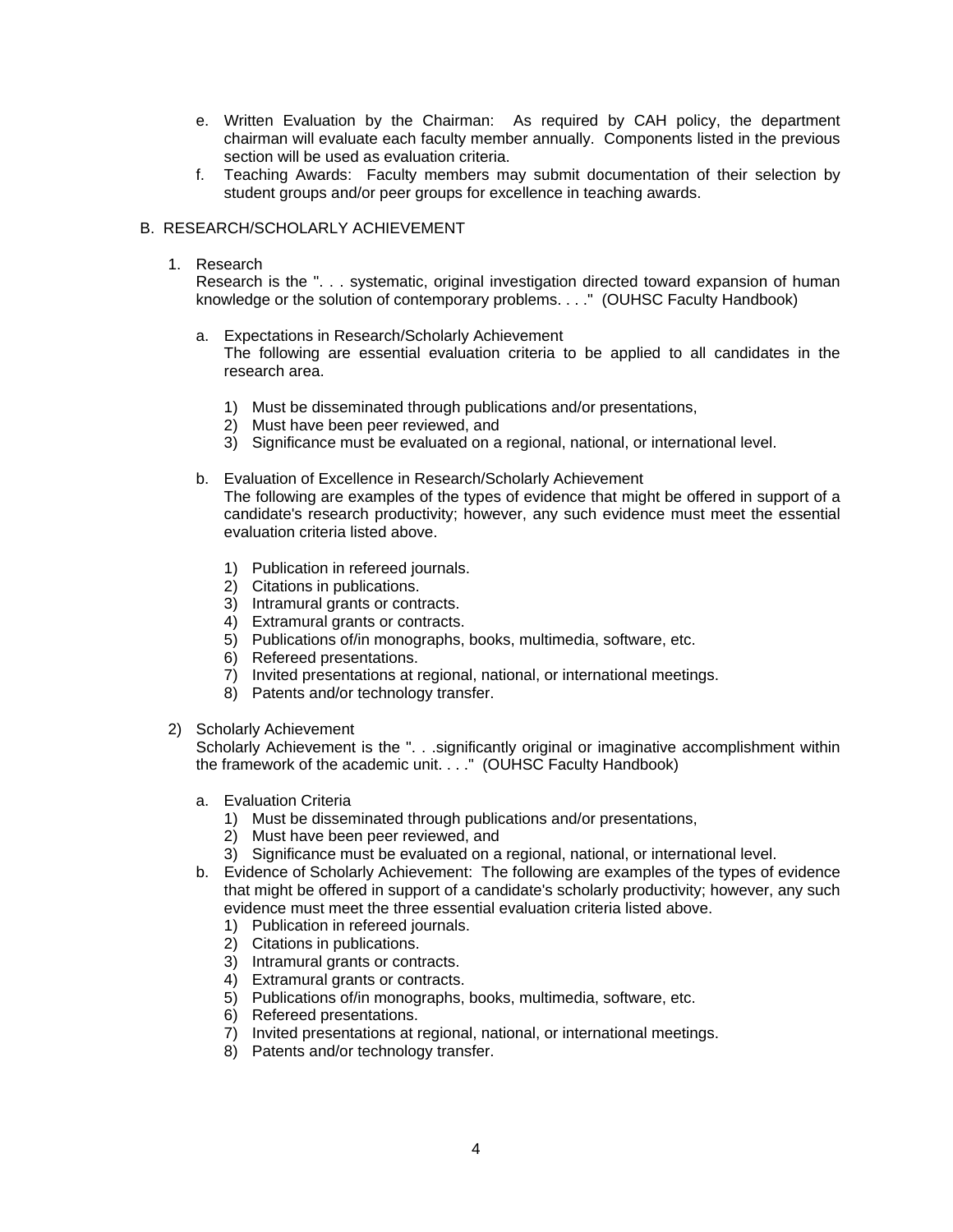### C. SERVICE

### 1. Professional Service

Professional service is the application of knowledge gained through research or scholarly achievement, focusing upon resolving contemporary problems, identifying new areas for inquiry and development, and sharing knowledge with the larger community. Evaluating the quality of service provided is essential for successful promotion.

- a. Excellence in service involves the following:
	- 1) Evidence of *significant outcome* as a result of the faculty member's service endeavors.
	- 2) Evidence of *reputation* as a result of a faculty member's contributions.
	- 3) Evidence of *leadership*.
	- 4) Evidence of *recognition* at a *local, state, regional, national, or international level,* depending on the promotion status being sought (i.e., assistant, associate, full) and/or the significance of the service component in comparison to the teaching and research components.
- b. Evidence of professional service should be documented through a variety of methods, including:
	- 1) Documentation of service awards, honors, and achievements via resume.
	- 2) Letter(s) which reflect individual effort and accomplishment from individuals (at local, state, regional, national, or international level) with direct knowledge of a faculty member's specific service endeavors.
	- 3) Documentation which reflects that an individual faculty member's service endeavor has significantly enhanced the reputation of the individual's institution, state, or profession.
- c. Examples of professional service are such activities as:
	- 1) Artistic humanistic presentations.
	- 2) Official service on relevant commissions, advisory boards, or agencies (public or private). related to the faculty member's discipline or profession.
	- 3) Service to professional communities outside the University.
	- 4) Health care delivery.
	- 5) Clinical leadership as evidenced by serving as head of a division, department, or specific clinic service.
	- 6) Acquisition, introduction, or development of new health care techniques, procedures, or clinical approaches.
	- 7) Demonstrable improvement (quality, utilization, access) in delivery of health care.
	- 8) Development of community health-related outreach programs.
	- 9) Improvement in clinical management.
	- 10) Management of facility-based functions such as quality improvement, infection control, utilization review, etc.
	- 11) Consultation.
	- 12) Participation in a specialized professional capacity in programs sponsored by student, faculty, or community groups.
	- 13) Editing professional journals or other publications.
	- 14) Development and preparation of proposals for research, training or other purposes.
	- 15) Book reviews in professional journals.
	- 16) Refereeing of research papers submitted for publication.
	- 17) Service within the University that reflects an application of specialized knowledge or skill to the institution's affairs.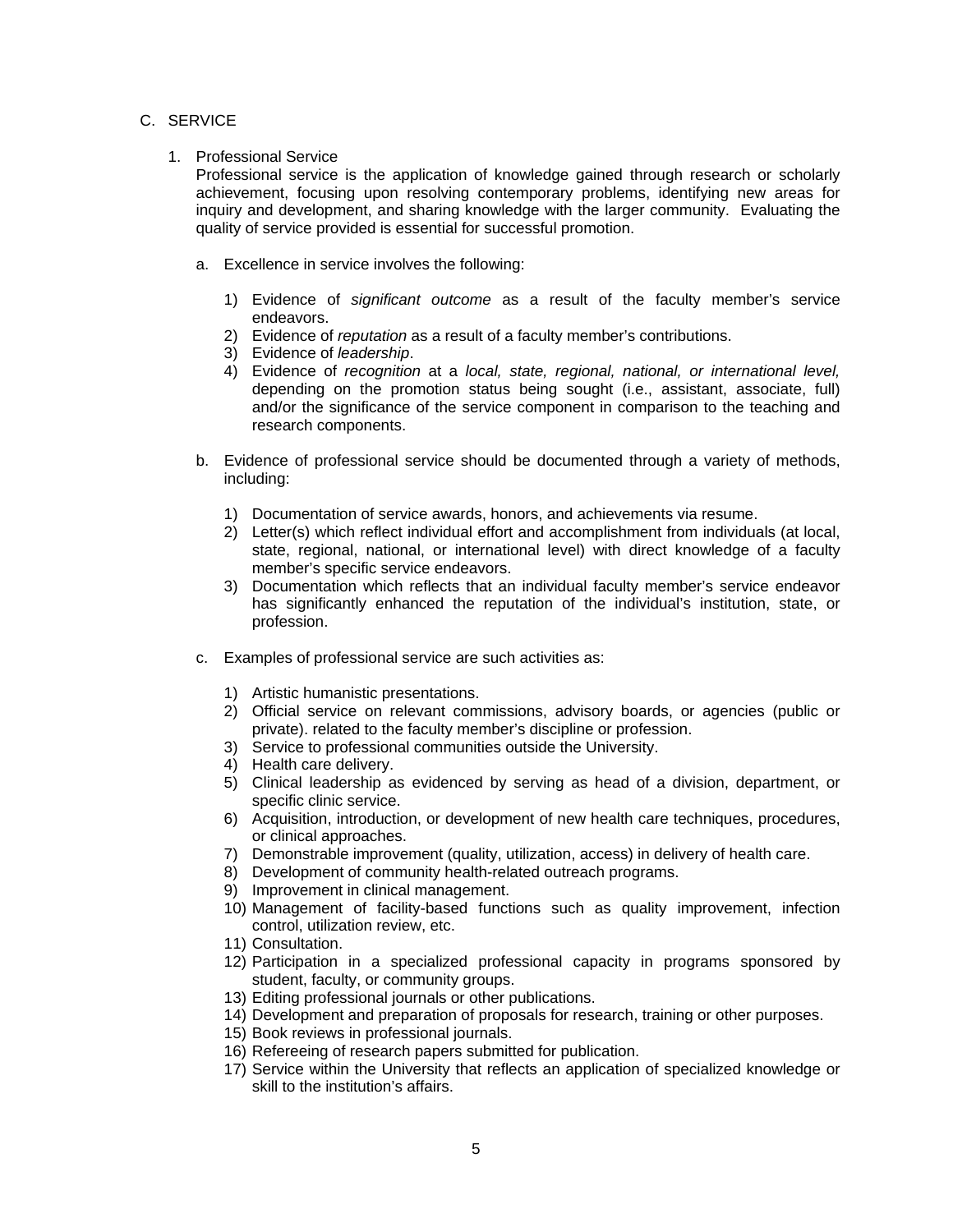### 2. University Service

- a. University Governance: The nature of the academic enterprise is such that the faculty properly shares in responsibilities involving the formulation of the University's policies by participation in University governance. The faculty has a major responsibility in making and carrying out decisions affecting the educational and scholarly life of the University. Faculty members have a responsibility to contribute to the government of the University through timely participation on committees, councils, or other advisory groups at the department, college, or University level.
- b. Other areas of activity in which faculty members may have assignments include:
	- 1) Administration: Many faculty members are called upon to perform administrative tasks. These include service in such positions as department chair, associate or assistant dean, or director of a program or special center.
	- 2) Public Relations: On occasion, the University's interests are served by faculty members requested to perform public relations tasks that might not necessarily involve the faculty member's discipline. These may include participation in a professional capacity in programs sponsored by student, faculty, or community groups; or appearances as a University representative before government bodies or citizen groups.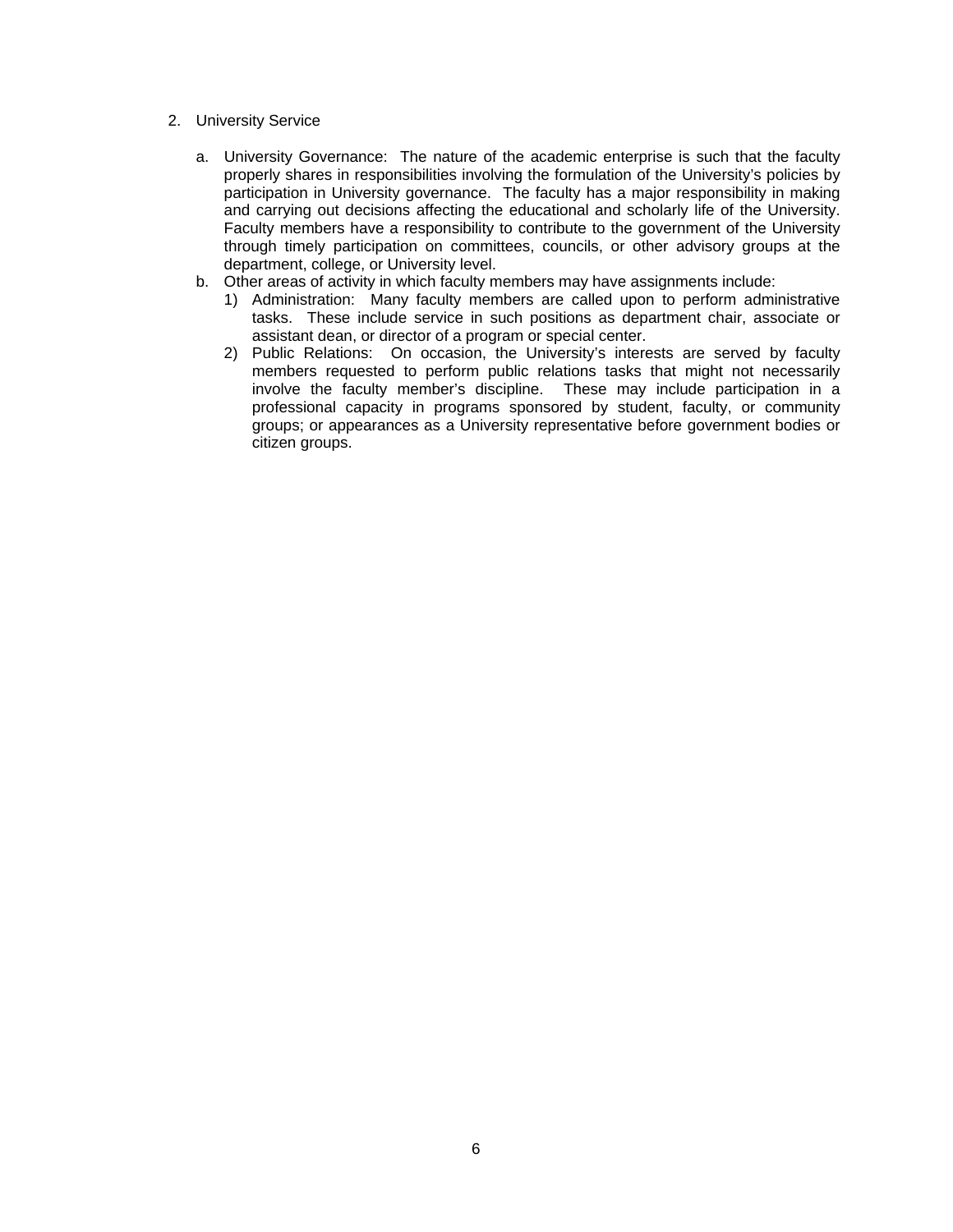## GUIDELINES AND CRITERIA FOR **FOR** TENURE EVALUATION

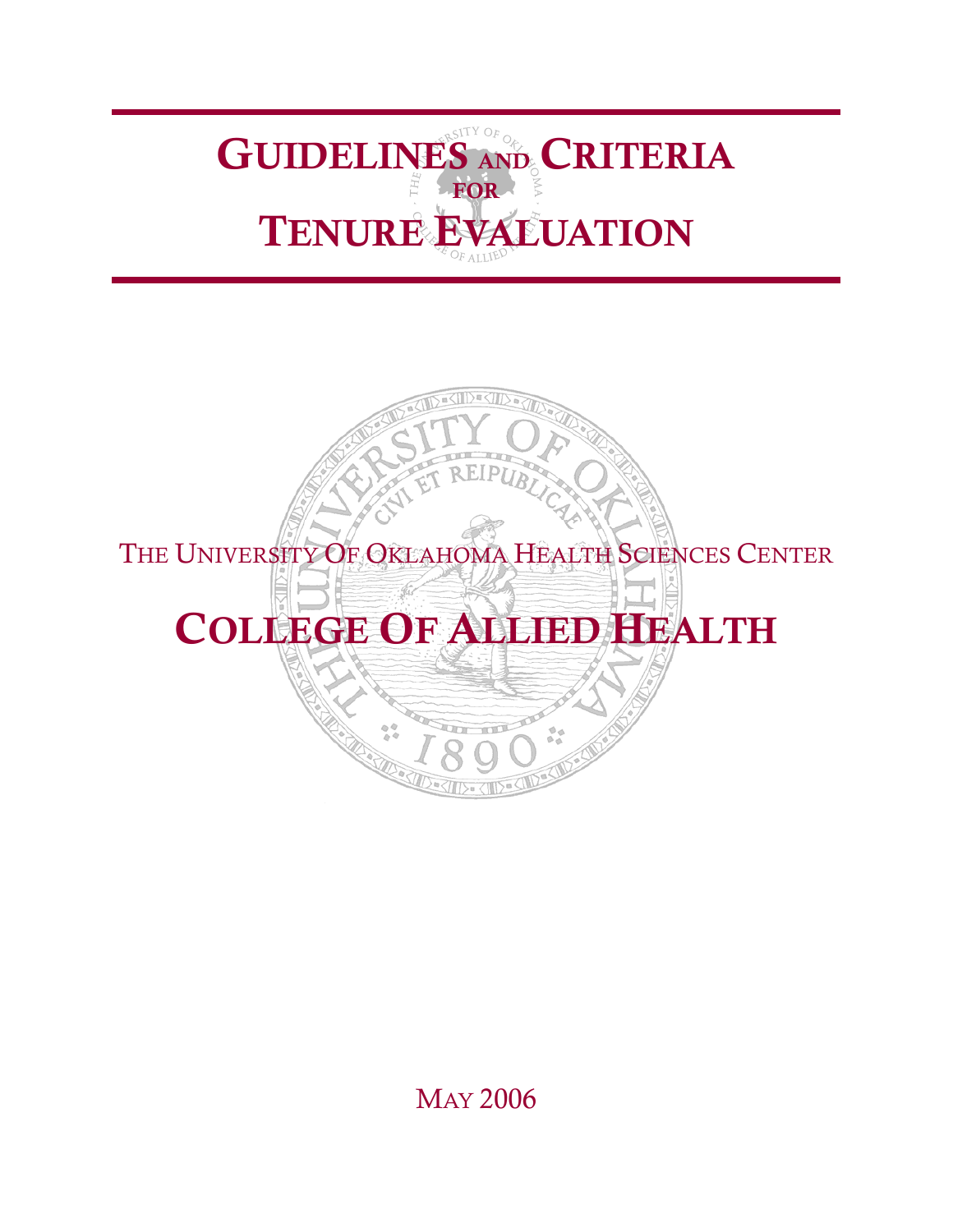

# *COLLEGE OF ALLIED HEALTH GUIDELINES AND CRITERIA FOR TENURE EVALUATION*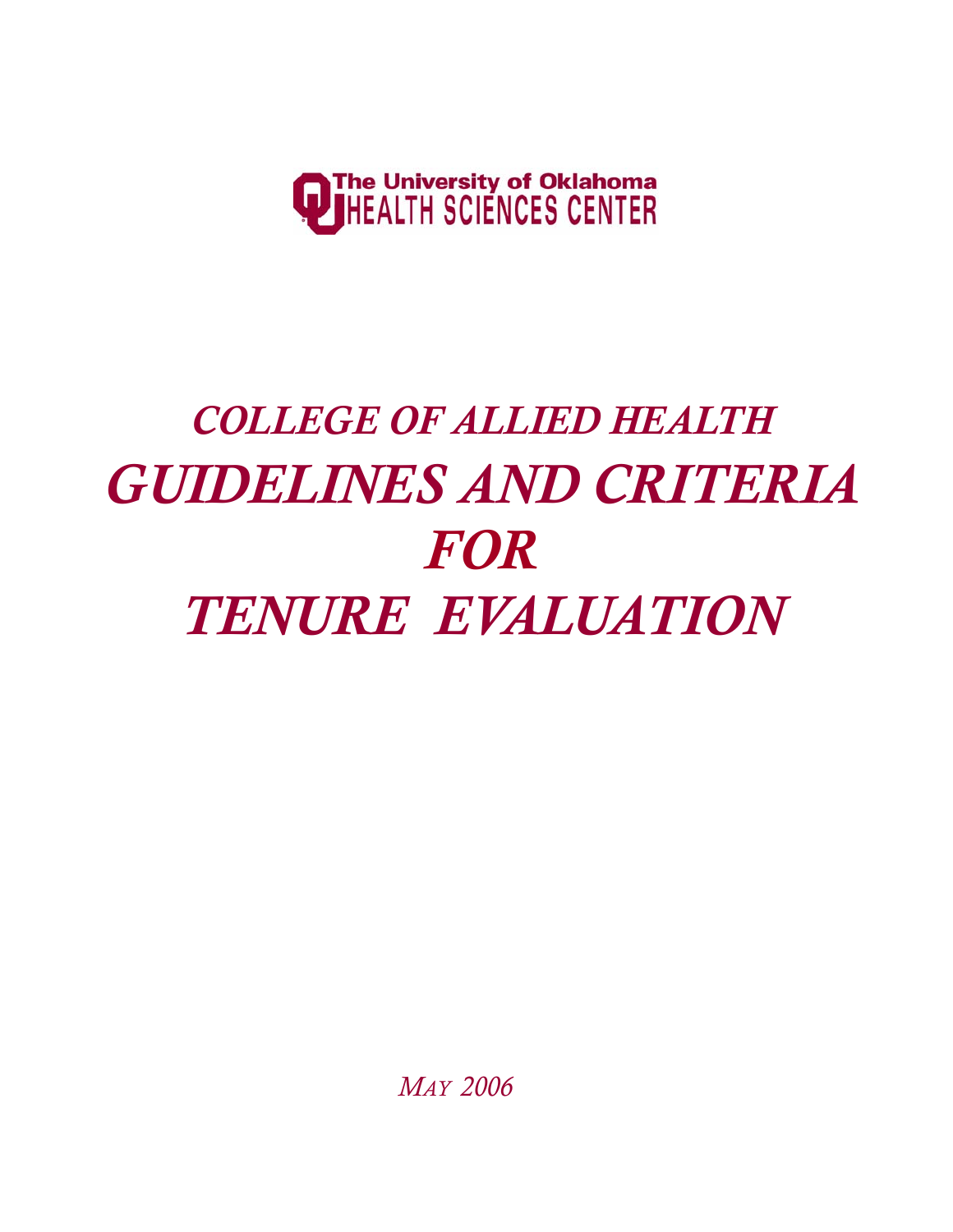### TABLE OF CONTENTS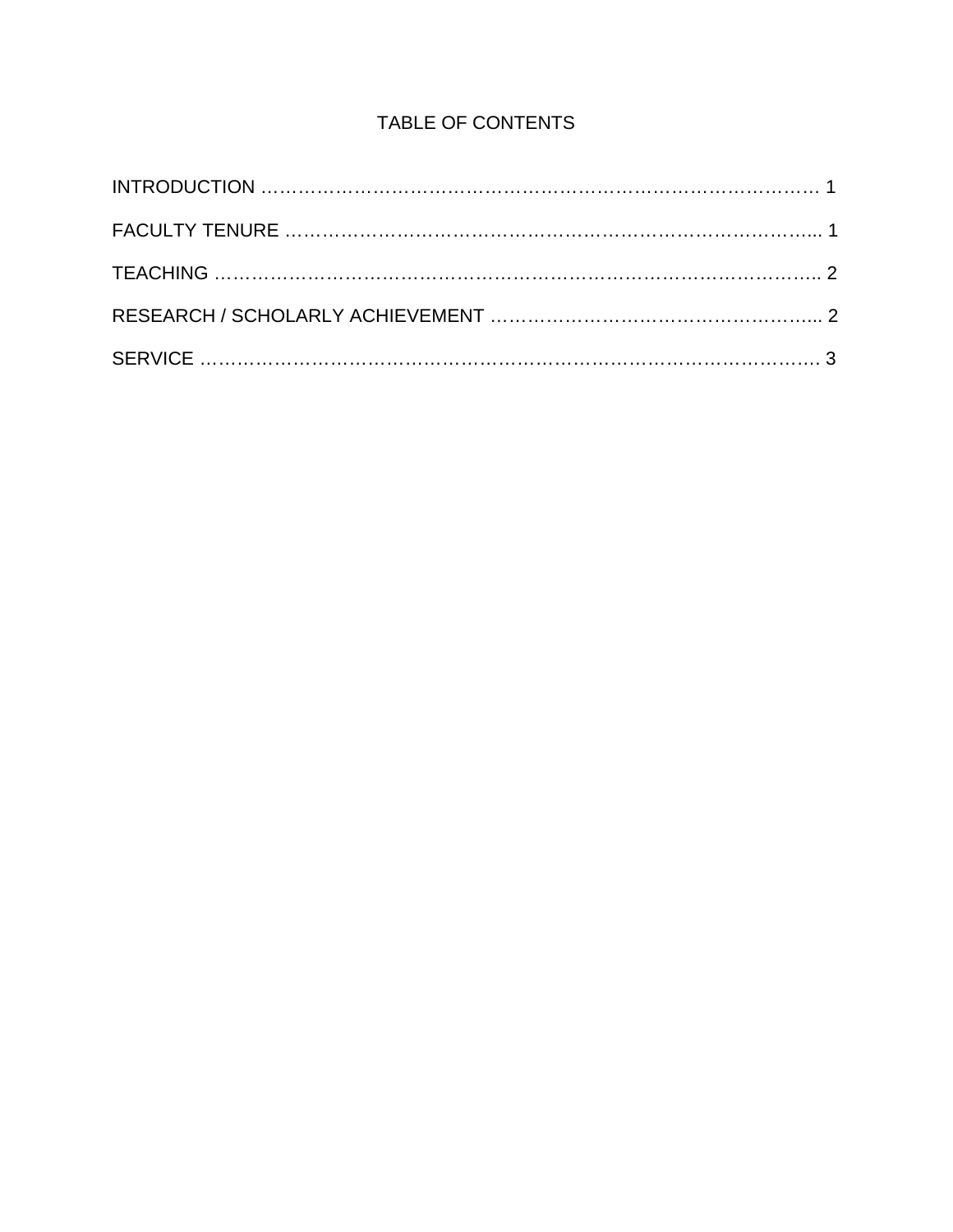### **GUIDELINES AND CRITERIA FOR TENURE EVALUATION - COLLEGE OF ALLIED HEALTH -**

### **INTRODUCTION**

In compliance with Section 3.7 of the *University of Oklahoma Health Sciences Center Faculty Handbook*, the College of Allied Health has adopted guidelines for evaluating the performance of its faculty who are to be considered for tenure. This document is intended to extend and elaborate, not abridge, faculty personnel policy as set forth in the *Faculty Handbook*.

The mission of the College of Allied Health is to educate allied health students at the undergraduate, graduate, and post-professional levels for Oklahoma and the global community; to expand knowledge in the allied health professions through research, scholarship and policy development, and to provide allied health professional service to the University, Oklahoma, and to society.

### **FACULTY TENURE**

The College of Allied Health is committed to hiring faculty who are capable of becoming qualified for tenure within the six-year pre-tenure period approved by The University of Oklahoma Regents. Evaluation of faculty performance is a continuous process during the pre-tenure period. Pre-tenure faculty and their Chairmen will meet on an annual basis for discussion and advisement on progress in meeting tenure requirements. The College of Allied Health is committed to providing an atmosphere that supports faculty in becoming qualified for tenure. As stated in the current *University of Oklahoma Health Sciences Center Faculty Handbook*, Section 3.12 (2003):

Tenure implies a mutual responsibility on the part of the University and the tenured faculty member. In granting tenure to a faculty member, the University makes a commitment to his or her continued employment subject to certain qualifications. The University expects that tenured faculty members will maintain the level of performance by which they initially earned tenure.

The tenure decision shall be based on a thorough evaluation of the candidate's total contribution to the College and the mission of the Department and to the mission of the University. While specific responsibilities of faculty members may vary, all evaluations for tenure shall address the manner in which each candidate has performed as described in the professional activities of the faculty section of the *OUHSC Faculty Handbook*.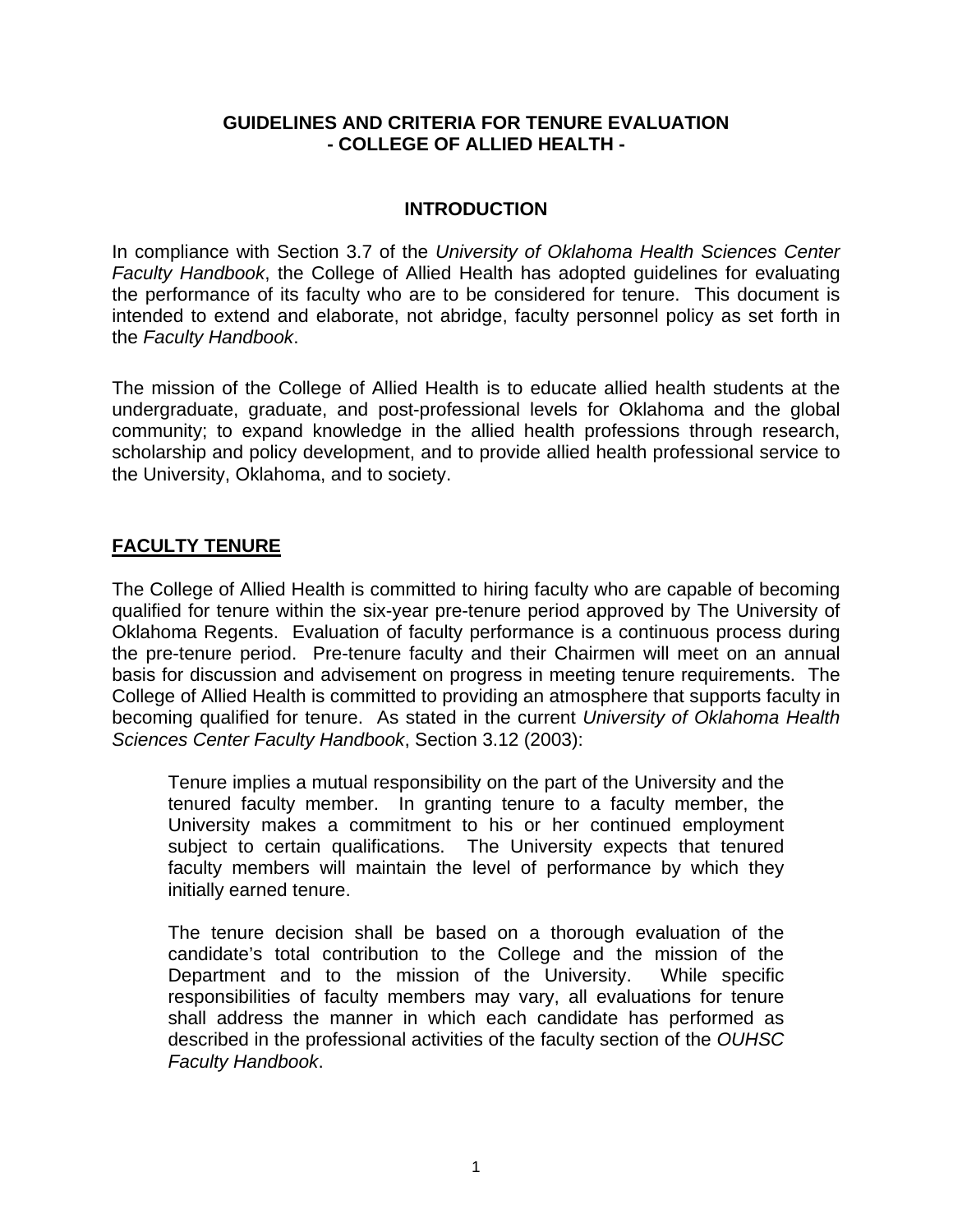Professional Activities of the Faculty

- Teaching
- Research/Scholarly Achievement
- Professional Service

All candidates for tenure must have displayed a record of substantial accomplishment in each of these three areas (teaching, research/scholarly achievement, and professional service) and evidence of excellence in two areas. Above all else, it is essential to any recommendation that tenure be granted that the faculty member has clearly demonstrated scholarly attainment in teaching, research/scholarly achievement, and service.

Tenure in the College of Allied Health requires a strong sustained record of teaching and research/scholarly achievement. Competence in teaching is expected of all faculty at all ranks whether in pre-tenure, tenured, or consecutive term appointments. Service activities are also expected of all faculty in all academic ranks whether pre-tenure, tenured, or consecutive-term. Service activities with a clear scholarly basis are considered for tenure purposes.

### **TEACHING**

Documentation of teaching accomplishments should reflect the candidate's contribution, quality, innovation, and impact in the teaching-learning mission. Following are several examples of teaching activities relevant to tenure which should be documented. Similar relevant teaching activities may also be documented:

- Supervising thesis and/or dissertations.
- Developing new programs, courses, or major content areas.
- Completing and implementing major course revisions.
- Developing and presenting continuing education courses.
- Developing and implementing novel learning experiences including the use of technology.
- Presenting invited lectures.
- Mentoring, supervising, and evaluating graduate students or residents' teaching.
- Receiving teaching awards.

### **RESEARCH / SCHOLARLY ACHIEVEMENT**

Documentation of research/scholarly accomplishments should be evaluated against the national standards in the discipline or professional areas. The candidate's research/scholarly achievement must be reflected by dissemination of the candidate's work in peer-reviewed formats. The following activities represent the types of accomplishments required for tenure. Similar relevant research activities and scholarship may also be documented.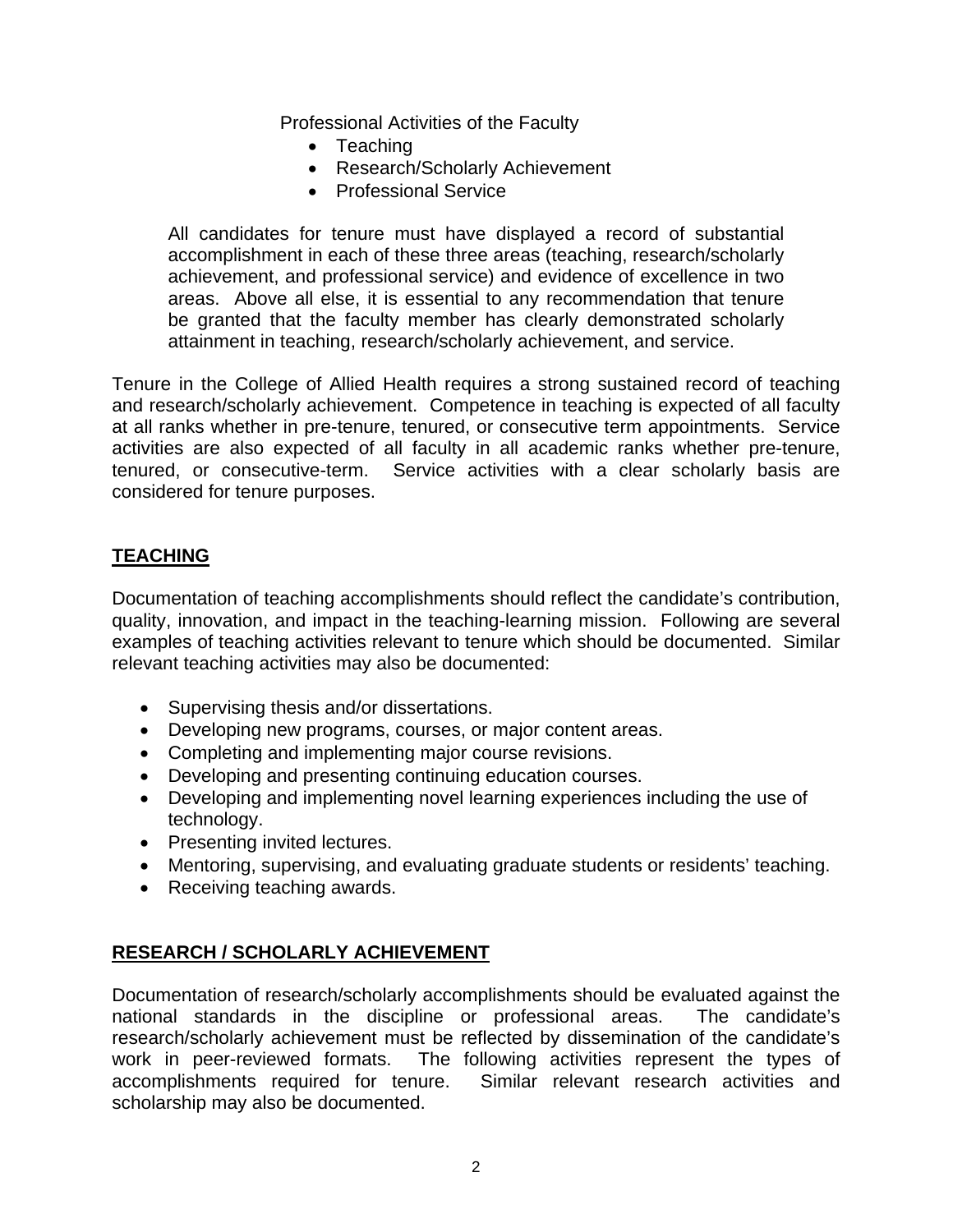- Developing a sustainable program of research.
- Receiving an intramural grant that results in pilot data used to further the candidate's program of research.
- Receiving extramural grants or contracts.
- Publishing in refereed journals.
- Publishing monographs, book chapters, and books.
- Creating and disseminating educational strategies, including software, that are adopted regionally or nationally.
- Being cited in publications.
- Making peer-reviewed research presentations.
- Making invited research presentations.
- Receiving patents and/or accomplishing technology transfer.

### **SERVICE**

Documentation of professional or clinical service should reflect contributions to the Department, the College, the University, or the profession. Service activities will be considered for tenure when supported by scholarship.